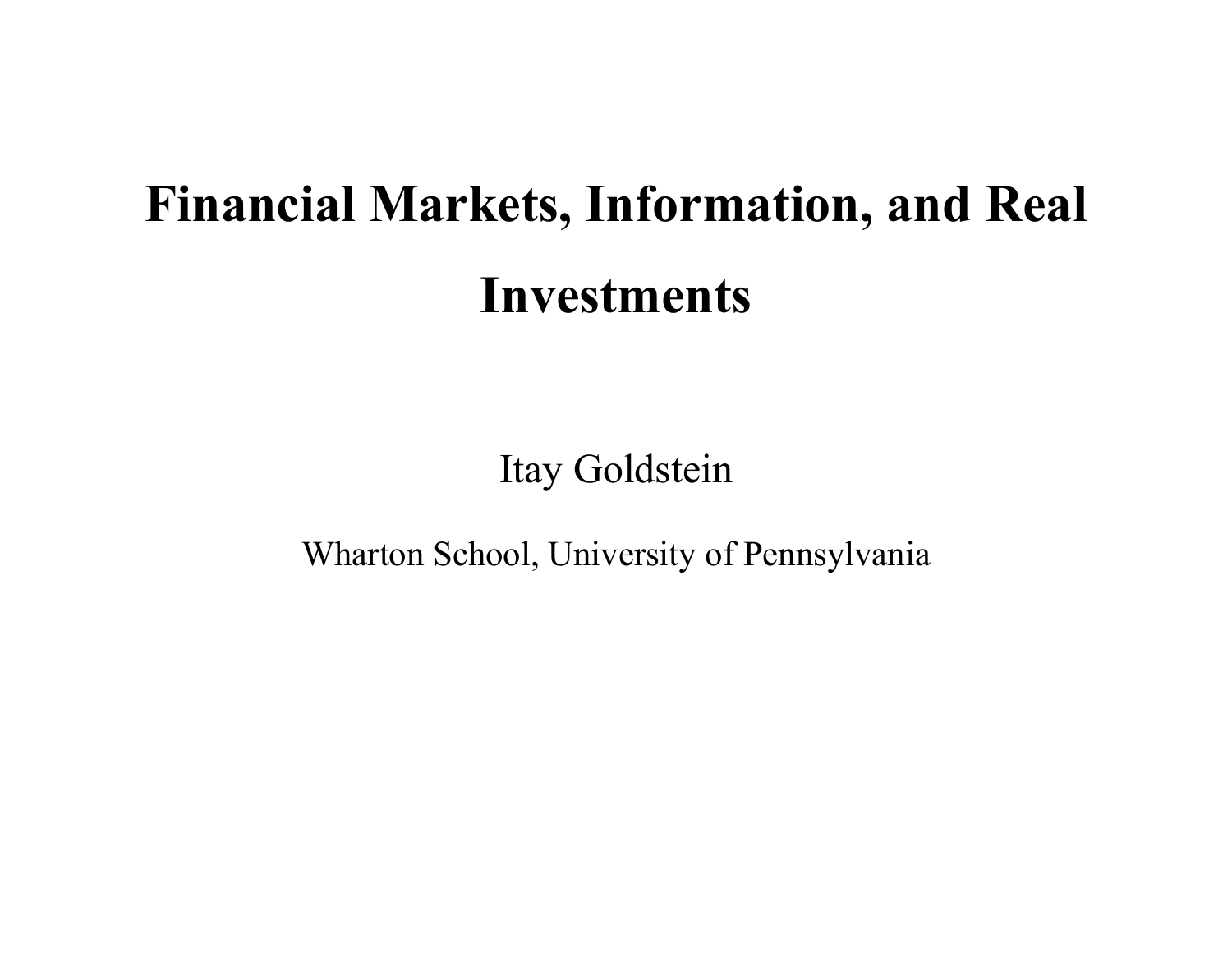## **Structure**

1. Introduction

a.Review paper: Bond, Edmans, and Goldstein (2012)

2. Models with a large strategic trader

a.Goldstein and Guembel (2008) (full presentation)

b.Edmans, Goldstein, and Jiang (2015) (short summary)

3. Models with small price-taking traders a.Goldstein, Ozdenoren, and Yuan (2013) (full presentation) b. Dow, Goldstein, and Guembel (2017) (short summary)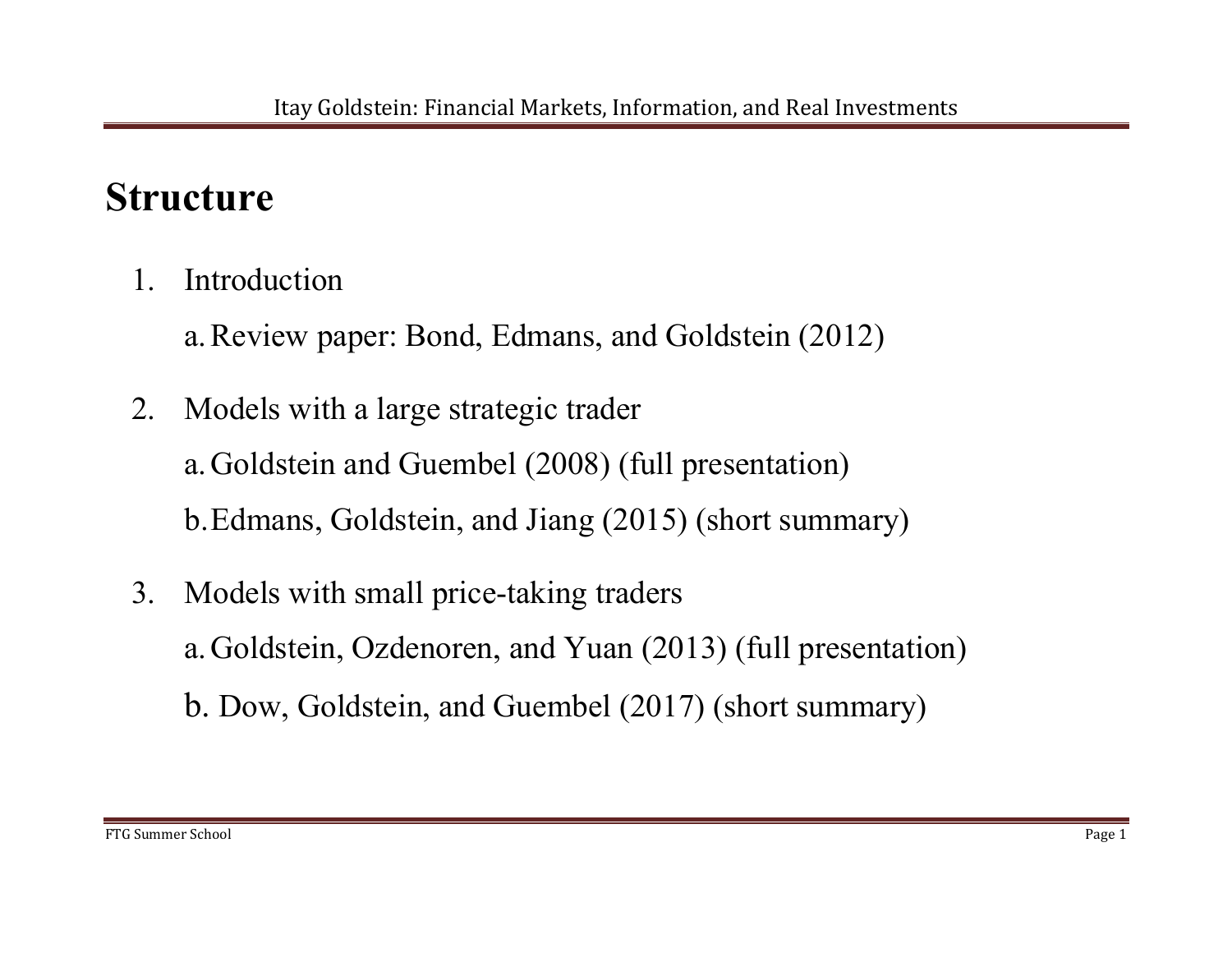Itay Goldstein: Financial Markets, Information, and Real Investments

## **1. Introduction**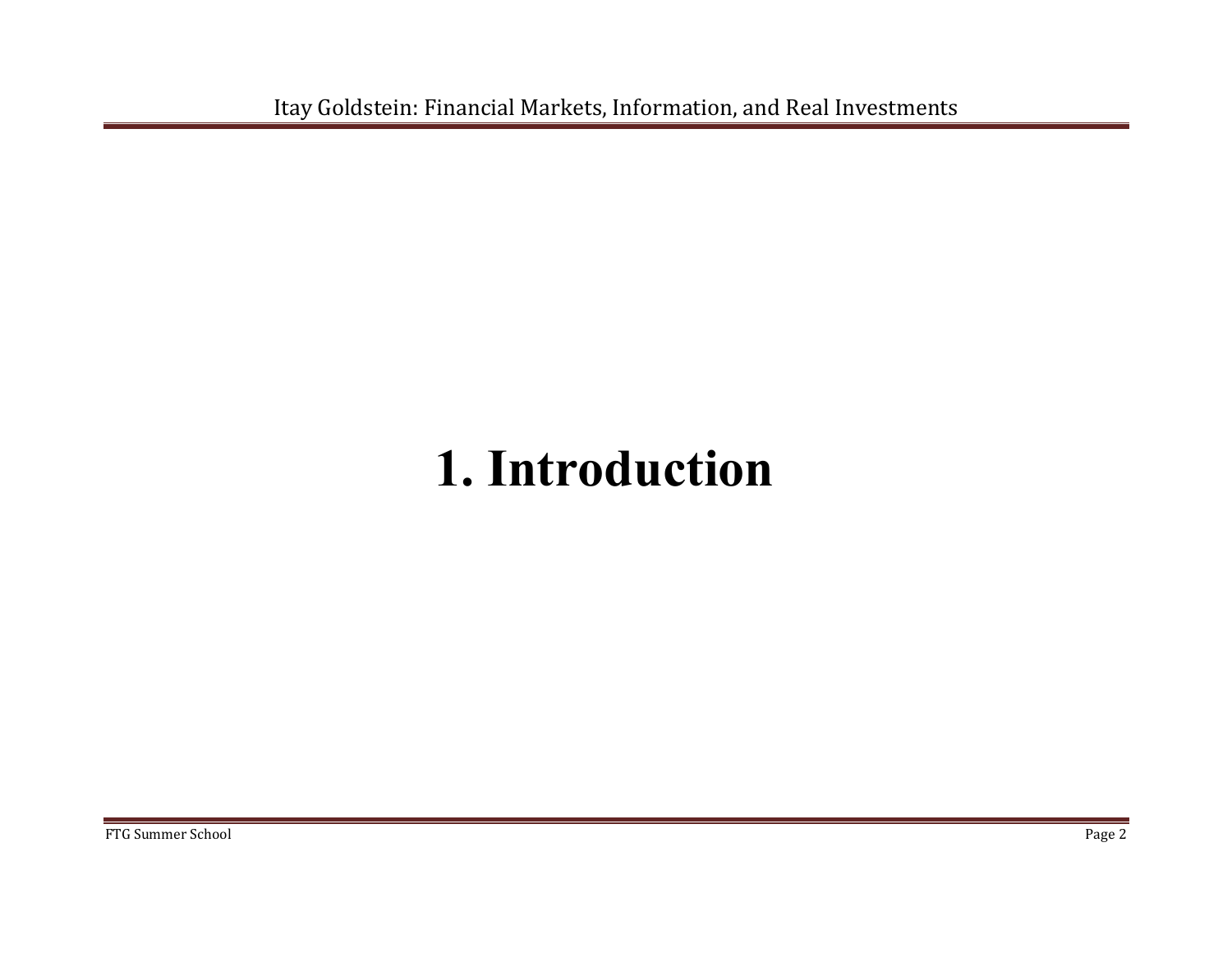## **Information in prices**

- A basic premise in financial economics: market prices are very informative about assets fundamentals
- They gather information from many different participants, who trade on their own money
- Lots of empirical evidence supporting the idea, e.g., Roll (*AER*, 1984)
- Models of how information gets reflected in the price: Grossman and Stiglitz (*AER*, 1980), Kyle (*Econometrica*, 1985), Glosten and Milgrom (*JFE*, 1985)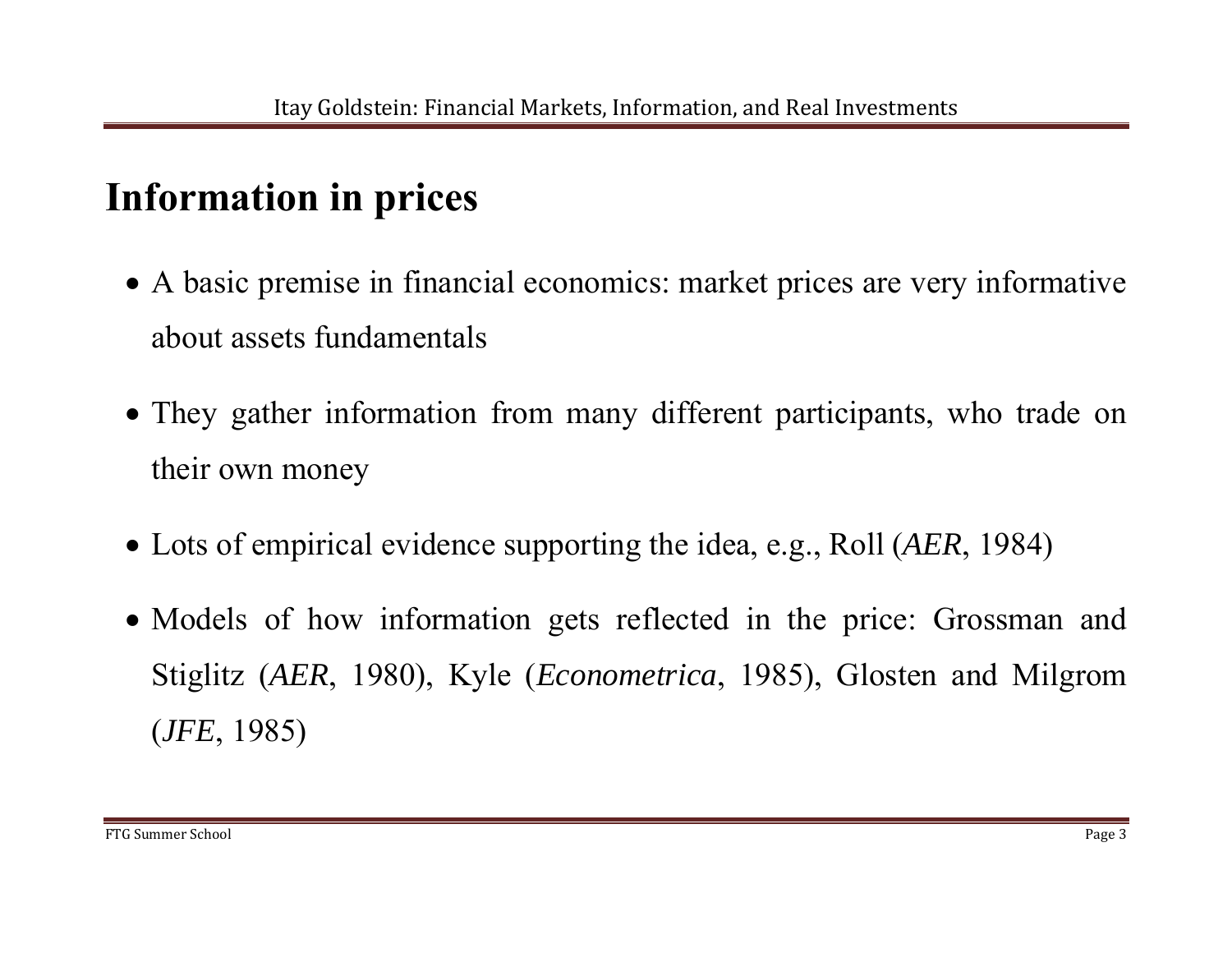## **The Feedback Effect**

 The informativeness of prices is important, since it helps facilitate the efficient allocation of resources:

*An efficient market "has a very desirable feature. In particular, at any point in time market prices of securities provide accurate signals for resource allocation. That is, firms can make productioninvestment decisions ...*" **Fama & Miller (1972)** 

• Who learns from the price?

o Managers, Creditors, Regulators, Customers, Employees, etc.

o As long as there is *some* information in the price they don't know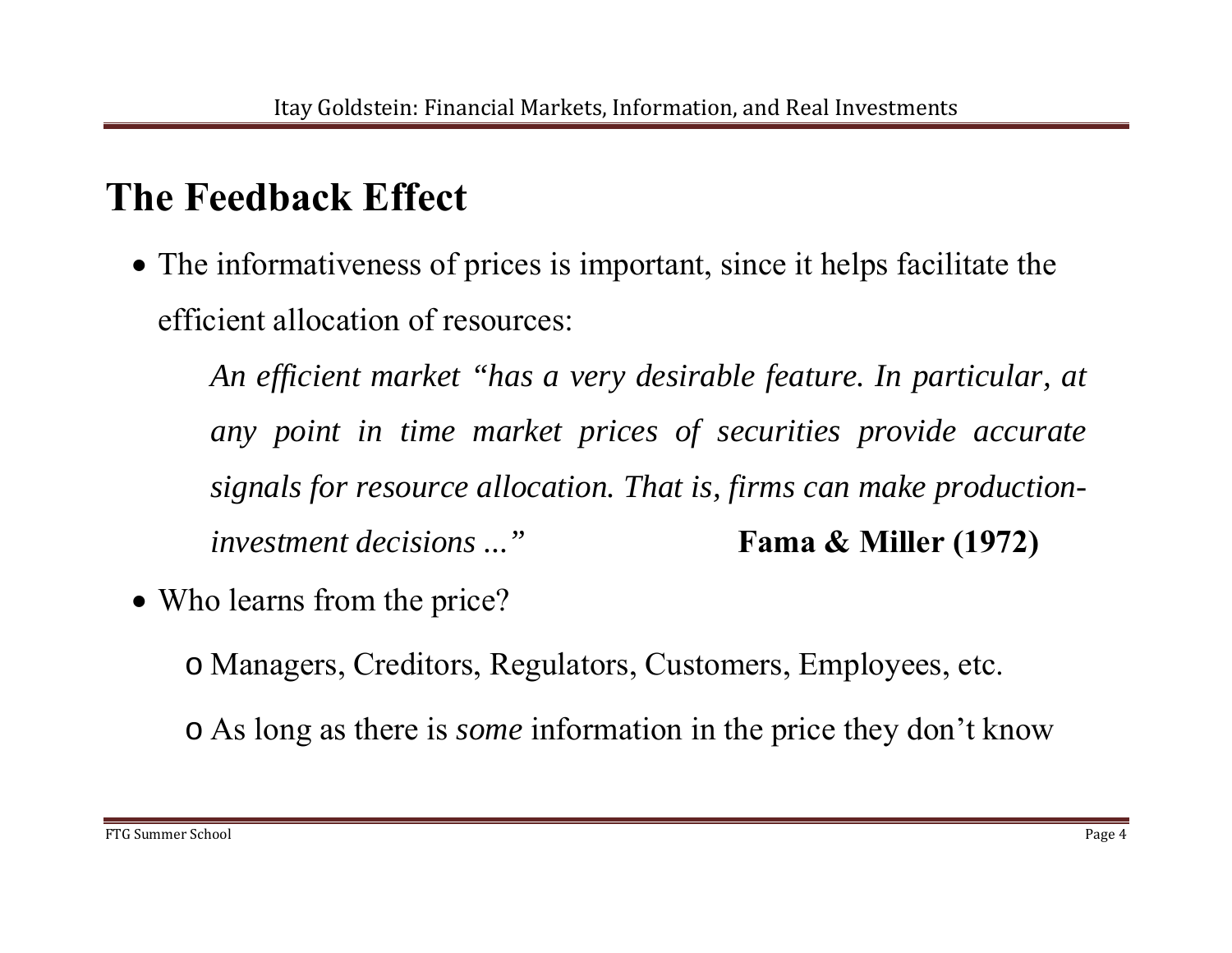## **Empirical Evidence**

- Some Evidence:
	- <sup>o</sup>Luo (*JF*, 2005) Mergers are more likely to be canceled when prices react more negatively and managers are trying to learn
	- <sup>o</sup>Chen, Goldstein, and Jiang (*RFS*, 2007) Price informativeness affects investment sensitivity to price
	- <sup>o</sup>Foucault and Fresard (*RFS*, 2012) Cross listed firms exhibit stronger sensitivity of investment to price
- **→** Financial markets are not a **side show**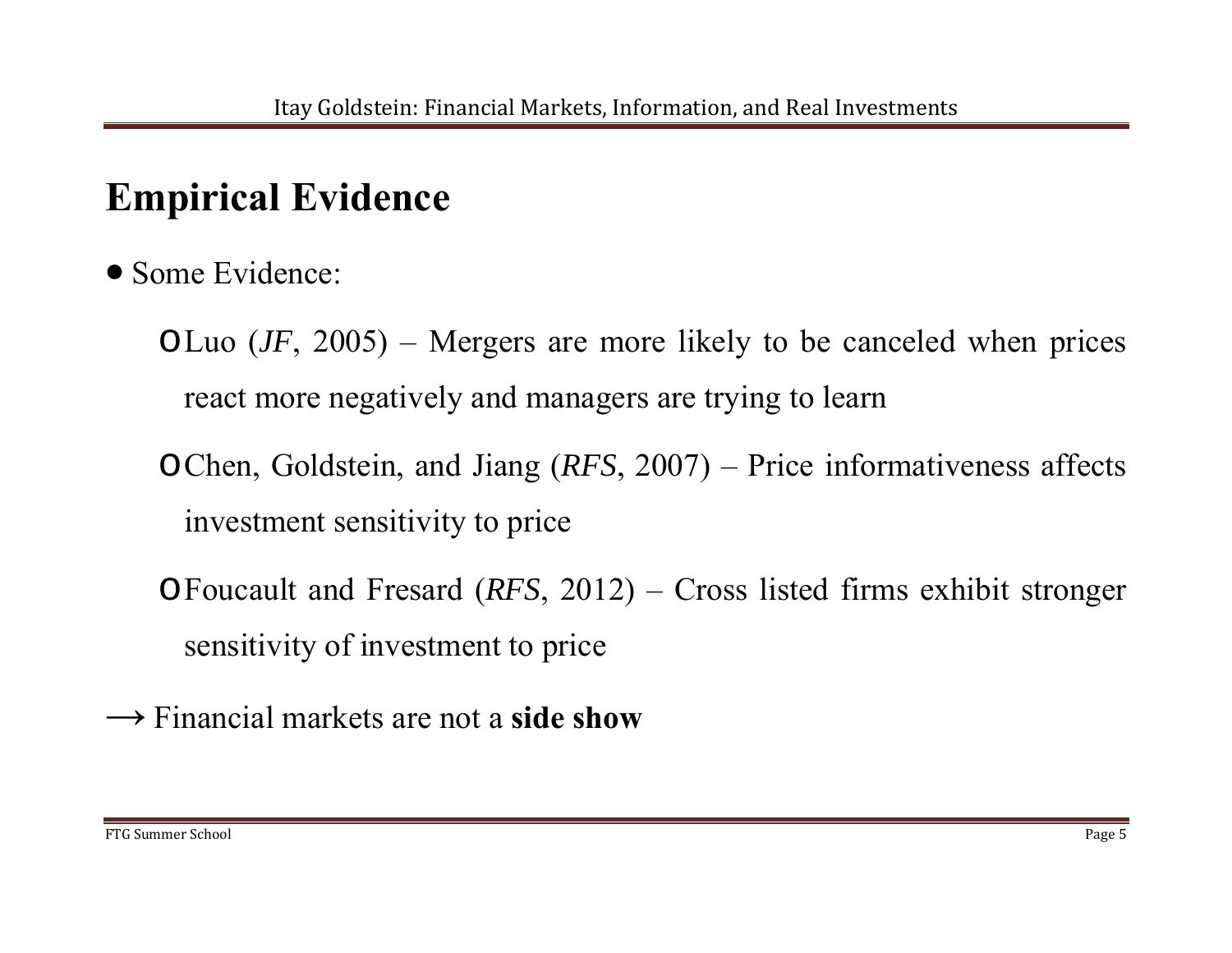## **Implications for Theory**

 A **feedback loop** emerges between market prices and firms' cash flows and fundamentals. Prices reflect *and* affect cash flows:

*"In certain circumstances, financial markets can affect the so-called fundamentals which they are supposed to reflect."* **George Soros** 

- Traditional models on financial markets do not capture this feedback loop <sup>o</sup>They take firm cash flows as given and study price formation as a result
- The "Feedback Effect" papers I will cover here break this paradigm and consider the feedback loop between prices and cash flows / fundamentals o Modelling can be challenging because of feedback loop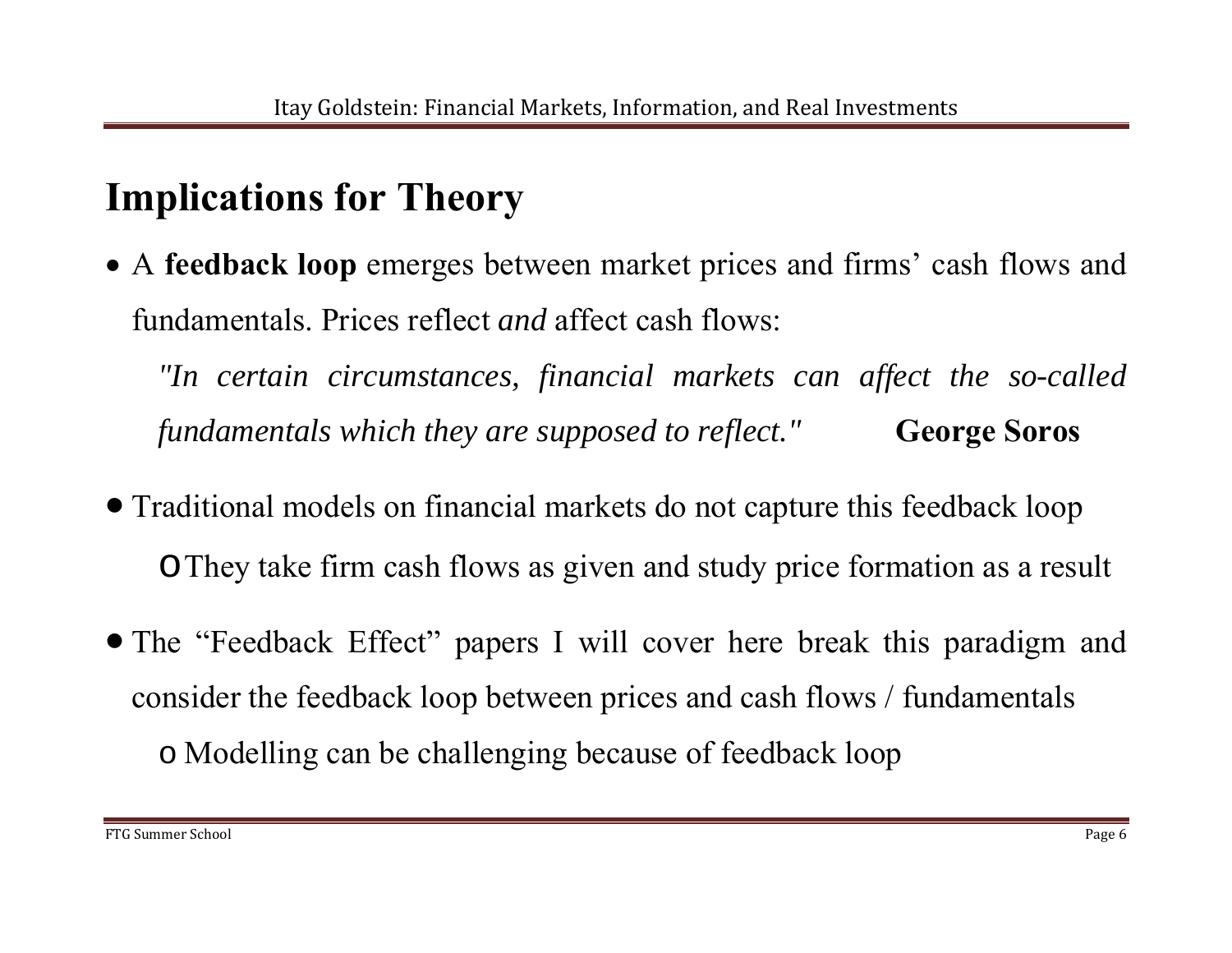## **Early Literature Review: Bond, Edmans, and Goldstein (***ARFE***, 2012)**

- Review theoretical and empirical literature on the real effect of (secondary) financial markets
- Two channels for real effect (both rely on information):

o Decision makers on the real side **learn new information** from markets that guides their decisions

o Compensation contracts for real decision makers are tied to market prices (due to their informativeness) and affect their **incentives**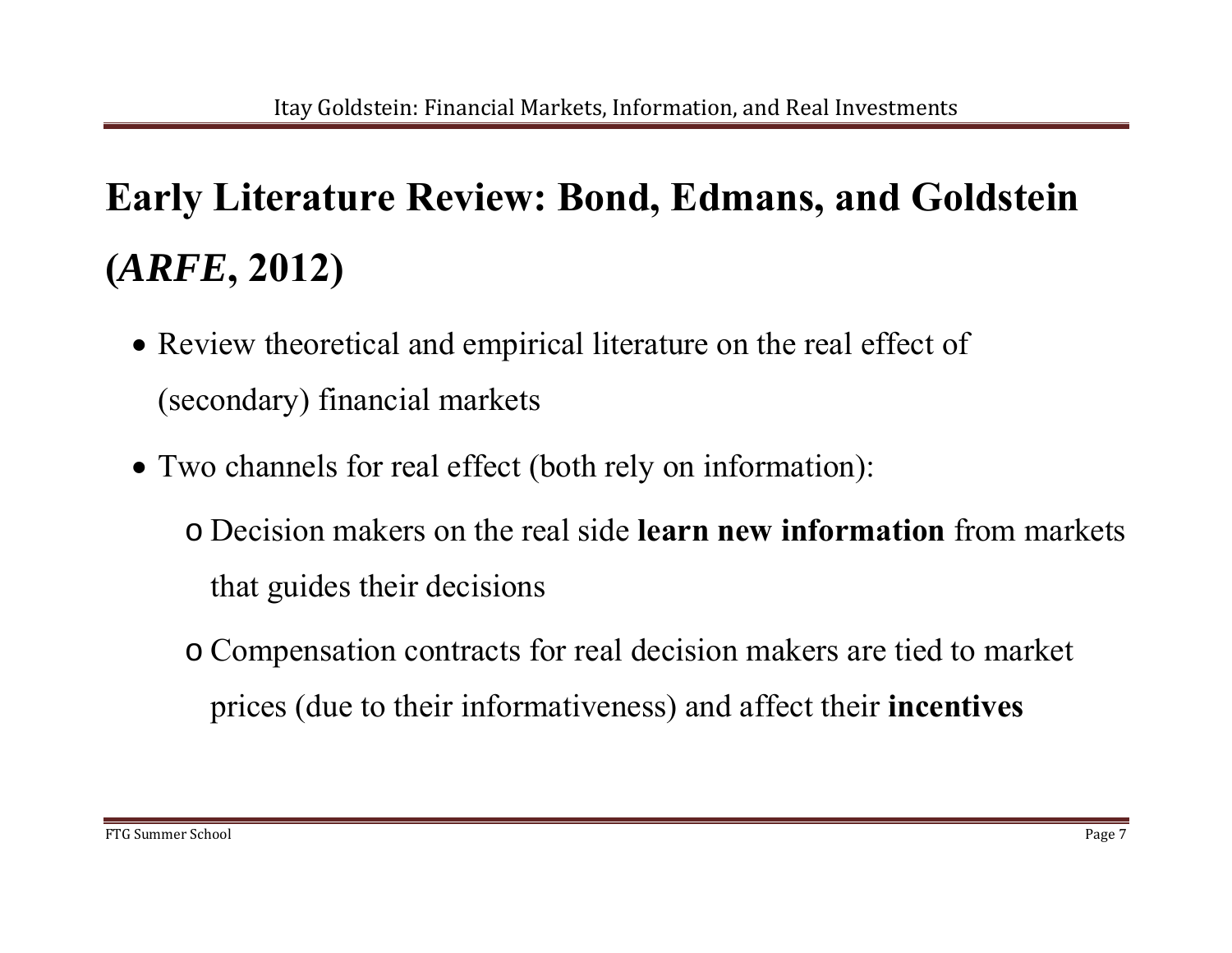- Highlight two implications for theoretical research:
	- o Incorporating the feedback effect into models of trading in financial markets fundamentally **changes predictions on price formation** in financial markets (with implications for firm cash flows)
		- Giving rise to phenomena that otherwise look puzzling
	- o Different notions of efficiency
		- **Forecasting Price Efficiency (FPE)**
		- **Revelatory Price Efficiency (RPE)**
		- Former is often emphasized (Market Efficiency), but latter really matters (Real Efficiency)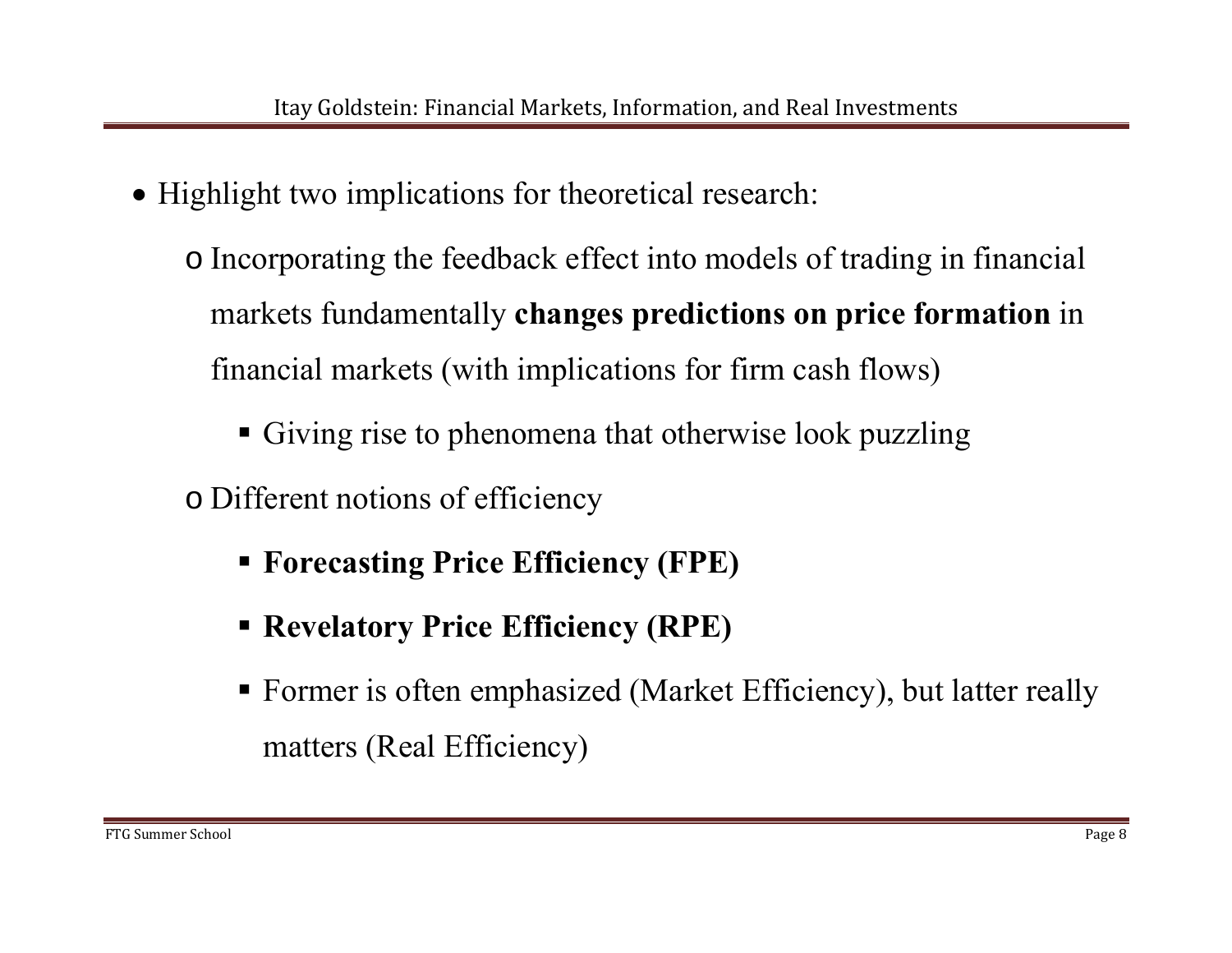Itay Goldstein: Financial Markets, Information, and Real Investments

## **2. Models with a large strategic trader**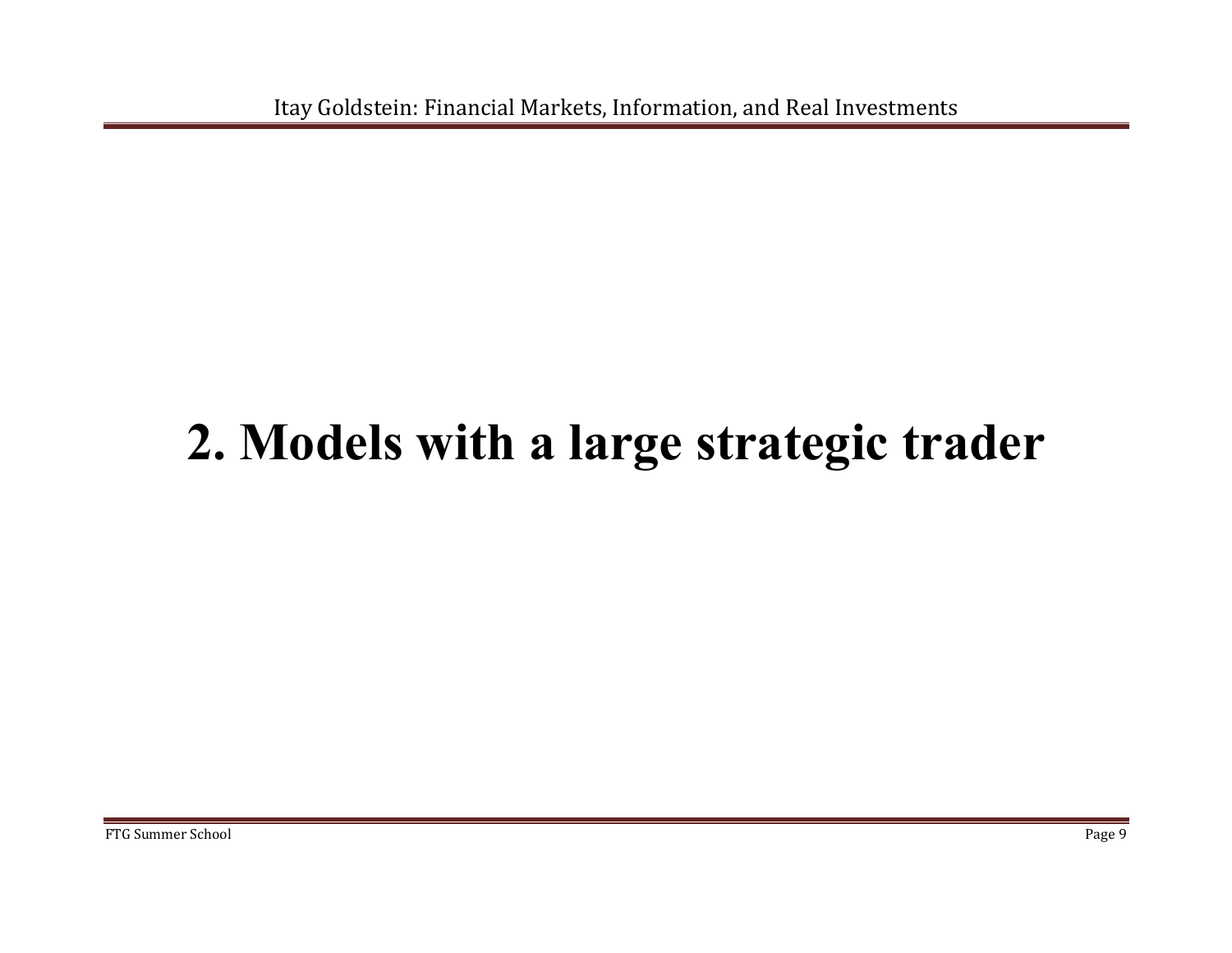## **Manipulation: Goldstein and Guembel (***REStud***, 2008)**

- We identify a fundamental limitation inherent in the allocational role
- The fact that prices perform an allocational role creates a scope for price manipulation, which reduces investment efficiency:

o Uninformed traders establish short position

o Price decreases

o Real investment decreases

o Value of asset decreases

o Uninformed traders make a profit on the short position

• Note: Profitable manipulation requires two rounds of trade and short sales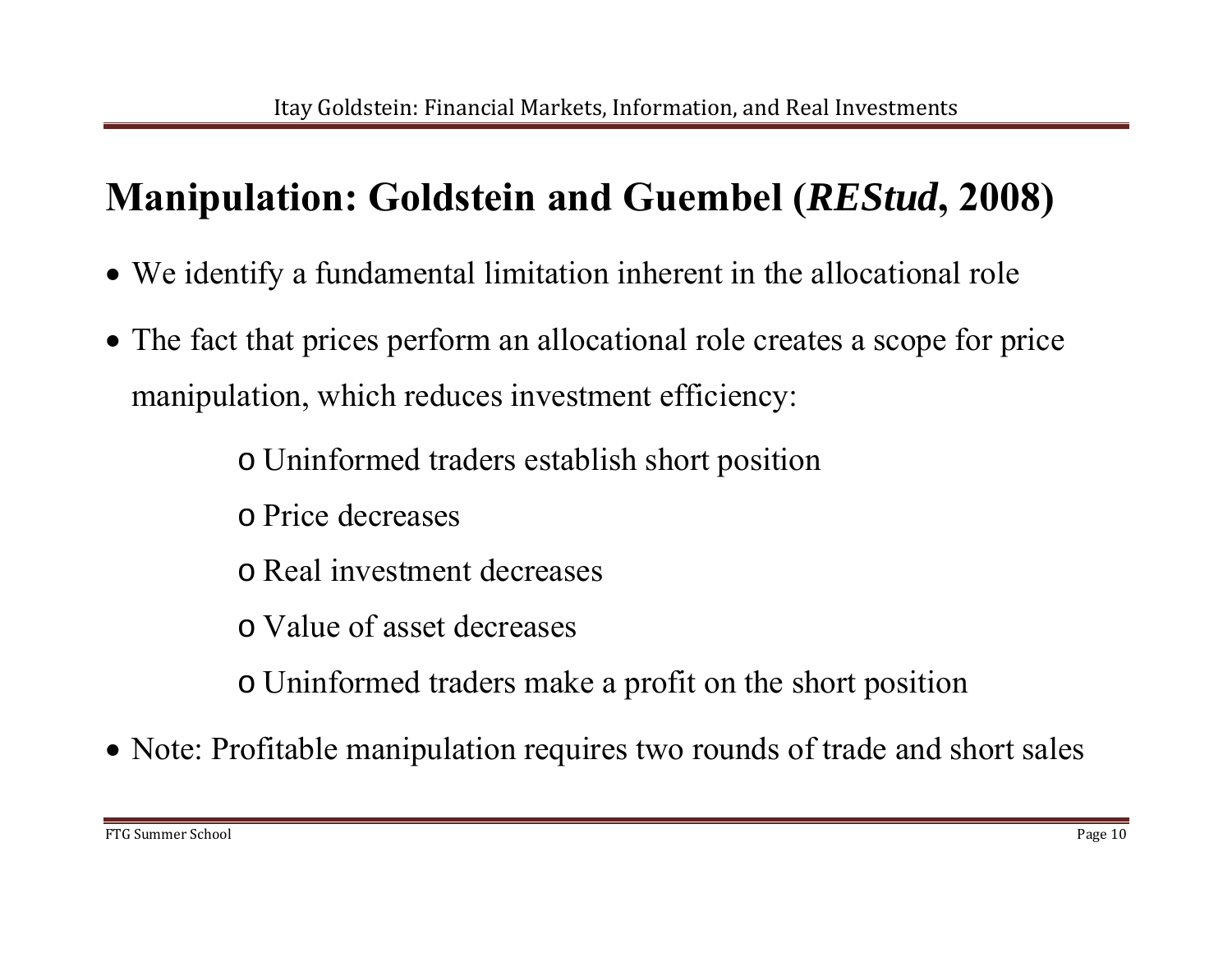## **Summary of Contribution**

- Identifying a limitation inherent in the allocational role of prices, and discussing implications for the effect of prices on investment efficiency
- Identifying an asymmetry between sell side and buy side speculation, and providing justification for short-sales restrictions
	- o This is implicitly understood by regulators as a primary reason for short-sales restrictions, which are very common
- Identifying a new mechanism for trade-based manipulation
	- o Overcoming the problems raised by Jarrow (*JFQA*, 1992)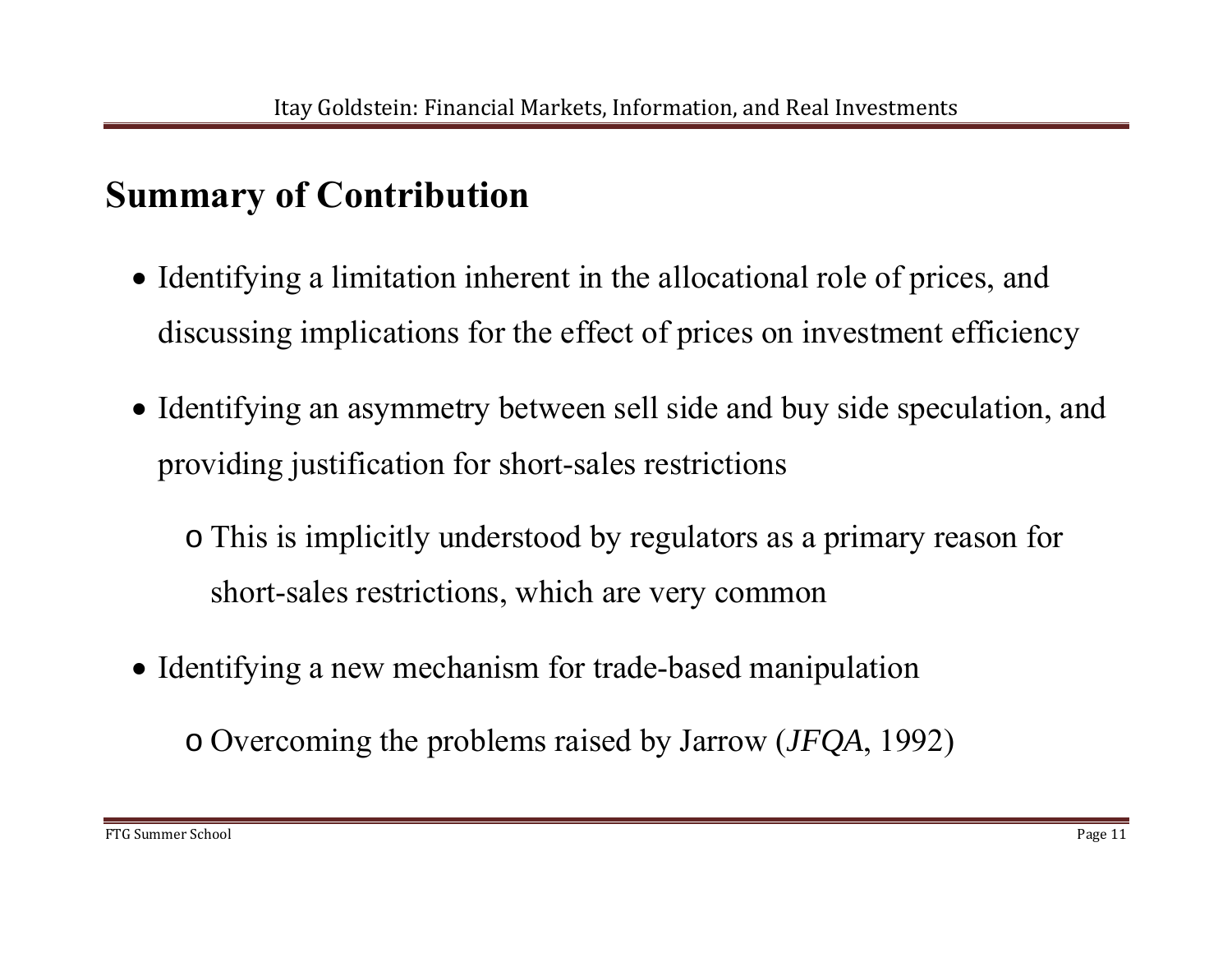## **Basic setup**

- Dates  $t \in \{0, 1, 2, 3\}$
- Timeline:

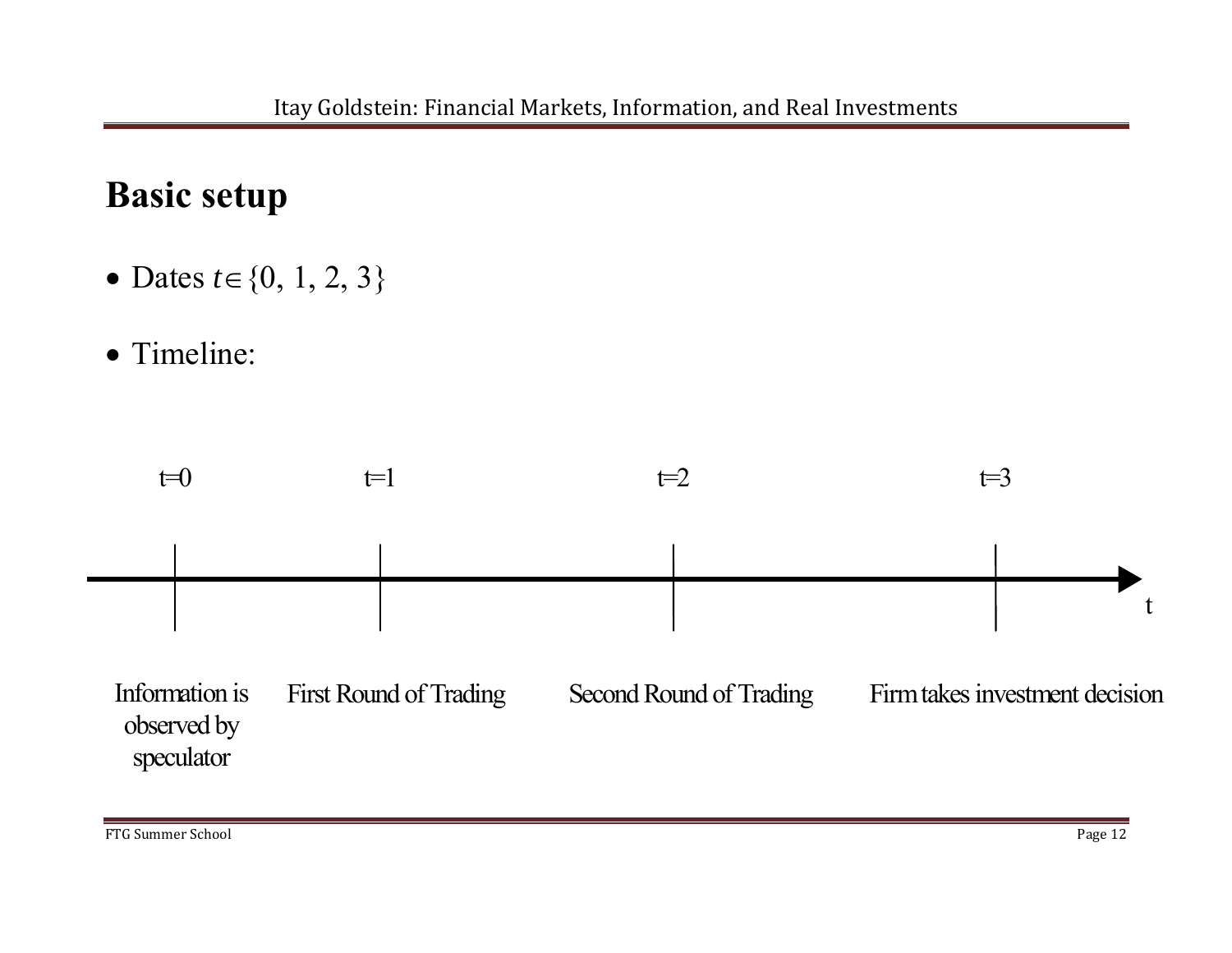### **The firm's investment problem**

- Firm takes an investment decision
- Two possible states:  $\omega \in \{l, h\}$  with equal probability
- NPV of investment in good (bad) state is  $V^+ (V^-)$ :

 $V^+ > 0 > V^-$ 

 $\Rightarrow$  The firm wants to invest when  $\omega = h$ , not when  $\omega = l$ 

• The firm may learn information about  $\omega$  from the stock market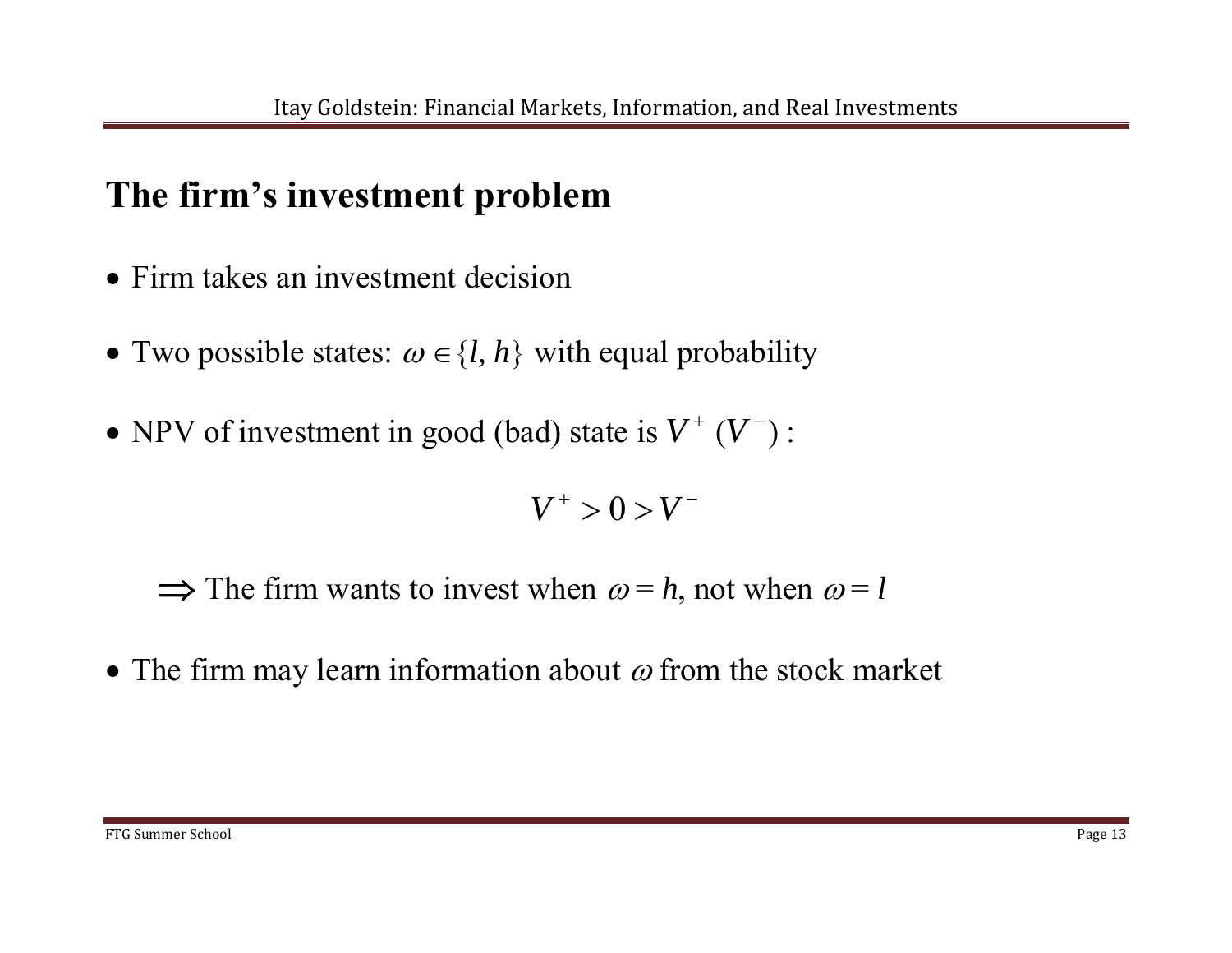### **Trade in the financial market**

- Risk neutral speculator and noise traders submit orders to a market maker
- Noise trade: At each date, noise trade  $n_t \in \{-1, 0, 1\}$  with equal probabilities
- **Speculator:** With probability  $\alpha$ , learns  $\alpha$ :  $s \in \{l, h\}$  (probability *1-* $\alpha$ ,  $s = \emptyset$ ); submits orders  $u_t \in \{ -1, 0, 1 \}$
- Market maker: Sets Prices after observing total order flow  $Q_t = u_t + n_t$ .  $Q_t \in \{ -2, -1, 0, 1, 2 \}$

 $\circ$   $p_t$  =  $E[V|Q_t, Q_{t-1}]$  (modification of Kyle to account for feedback loop)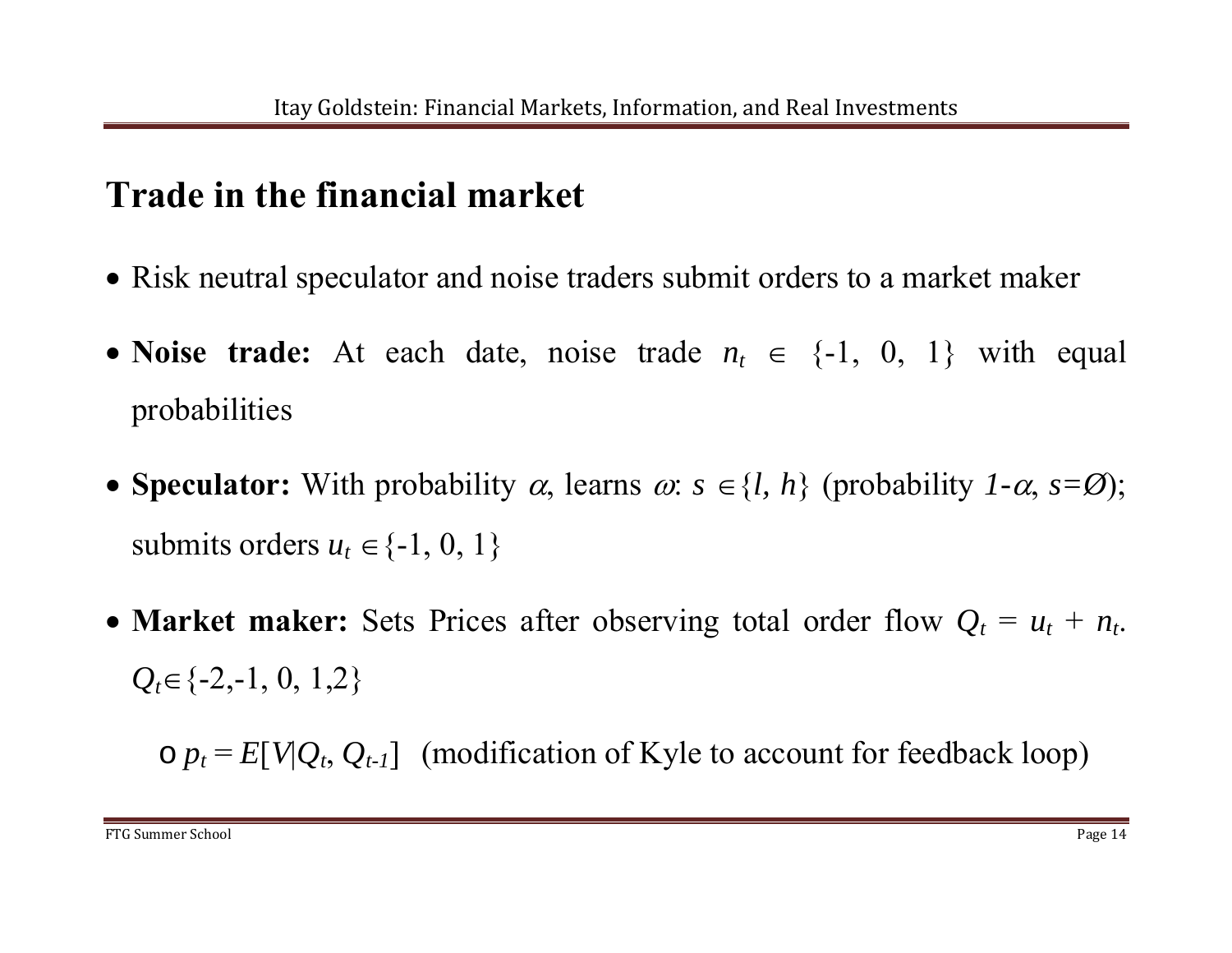## **Equilibrium**

Perfect Bayesian Nash Equilibrium:

 $\circ$  A trading strategy by the speculator:  $u_1(s)$ ,  $u_2(s, Q_1, u_1)$  that maximizes expected payoff given the price setting rule, the firm's investment strategy, and the information he has

- o An investment strategy that maximizes firm value, given all available information and other strategies
- $\circ$  A price setting rule  $p_1(Q_1)$ ,  $p_2(Q_1, Q_2)$  that allows the market maker to break even given order flows and other strategies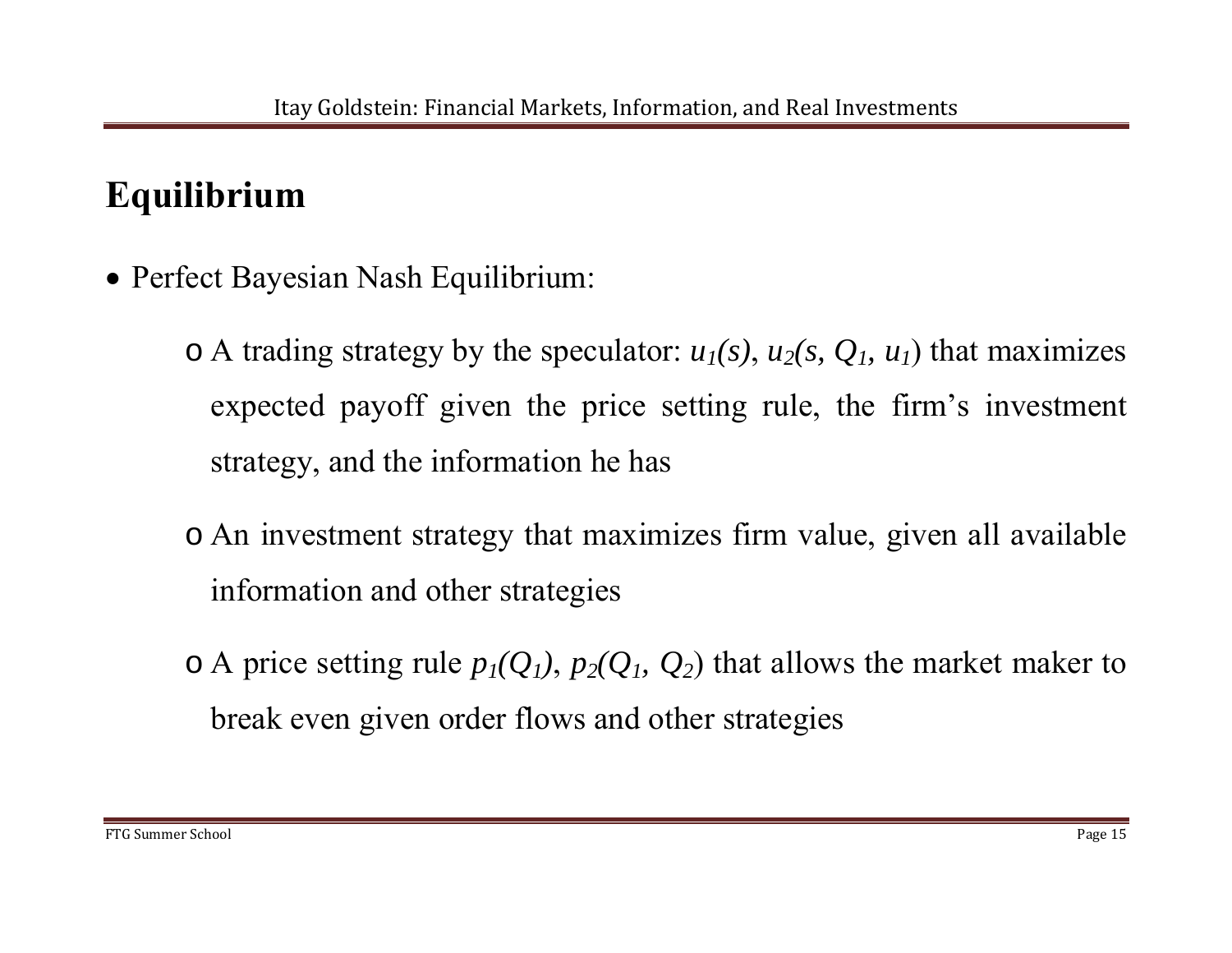## **Equilibrium in a model with no feedback**

- Suppose that the firm is fully informed about the state of the world
- The value of the firm does not depend on the trading outcomes:

 $\circ$  It is  $V^+$  when  $\omega = h$ , and *0* when  $\omega = l$ 

o The speculator may know the value and trade

• Trading strategies:

o Positively informed speculator buys in *t=1* with positive probability (or does not trade), and then buys again in *t=2* unless revealed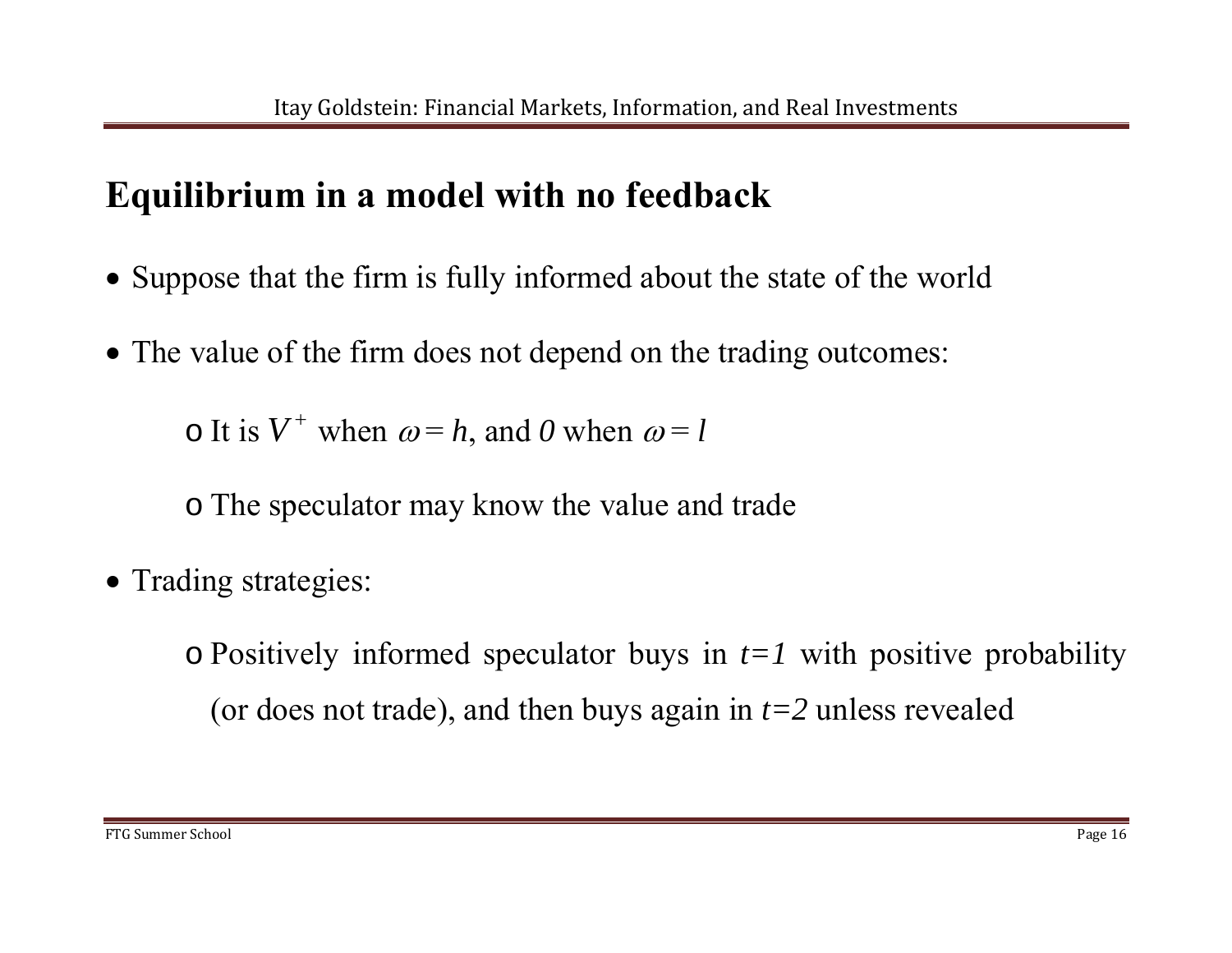o Negatively informed speculator sells in *t=1* with positive probability (or does not trade), and then sells again in *t=2* unless revealed

o Mixing in *t=1* serves to increase profit in *t=2*

**Proposition 1**: In any equilibrium of the no-feedback game, the uninformed speculator never trades in  $t = 1$ 

- Trading in *t = 1* without information generates losses because buying (selling) pushes the price up (down), so that the expected price is higher (lower) than the unconditional expected firm value
- The uninformed trader may trade in  $t = 2$ . This is when  $t = 1$  noise trade moves the  $t = 1$  price away from its unconditional mean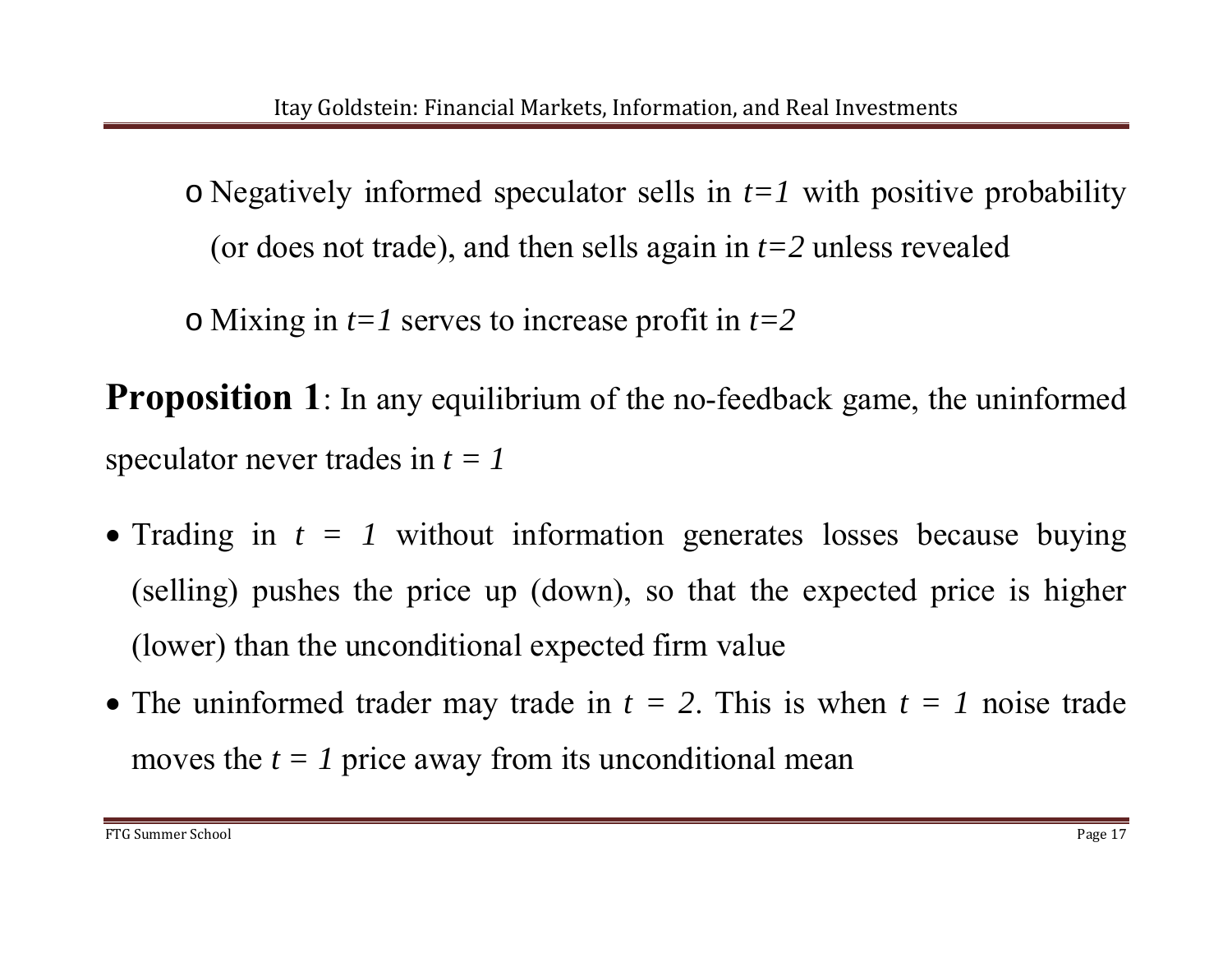#### **Equilibrium in a model with feedback: Manipulation**

- Assume that the firm has no information on  $\omega$
- Project has positive NPV:

$$
\overline{V} = \frac{1}{2} (V^+ + V^-) > 0
$$

**Proposition 2**: In the presence of feedback, there exists equilibrium where the uninformed speculator sells in  $t = 1$  with positive probability

• Condition:

$$
\tfrac{\alpha}{2}V^-+(1-\alpha)\overline{V}<0
$$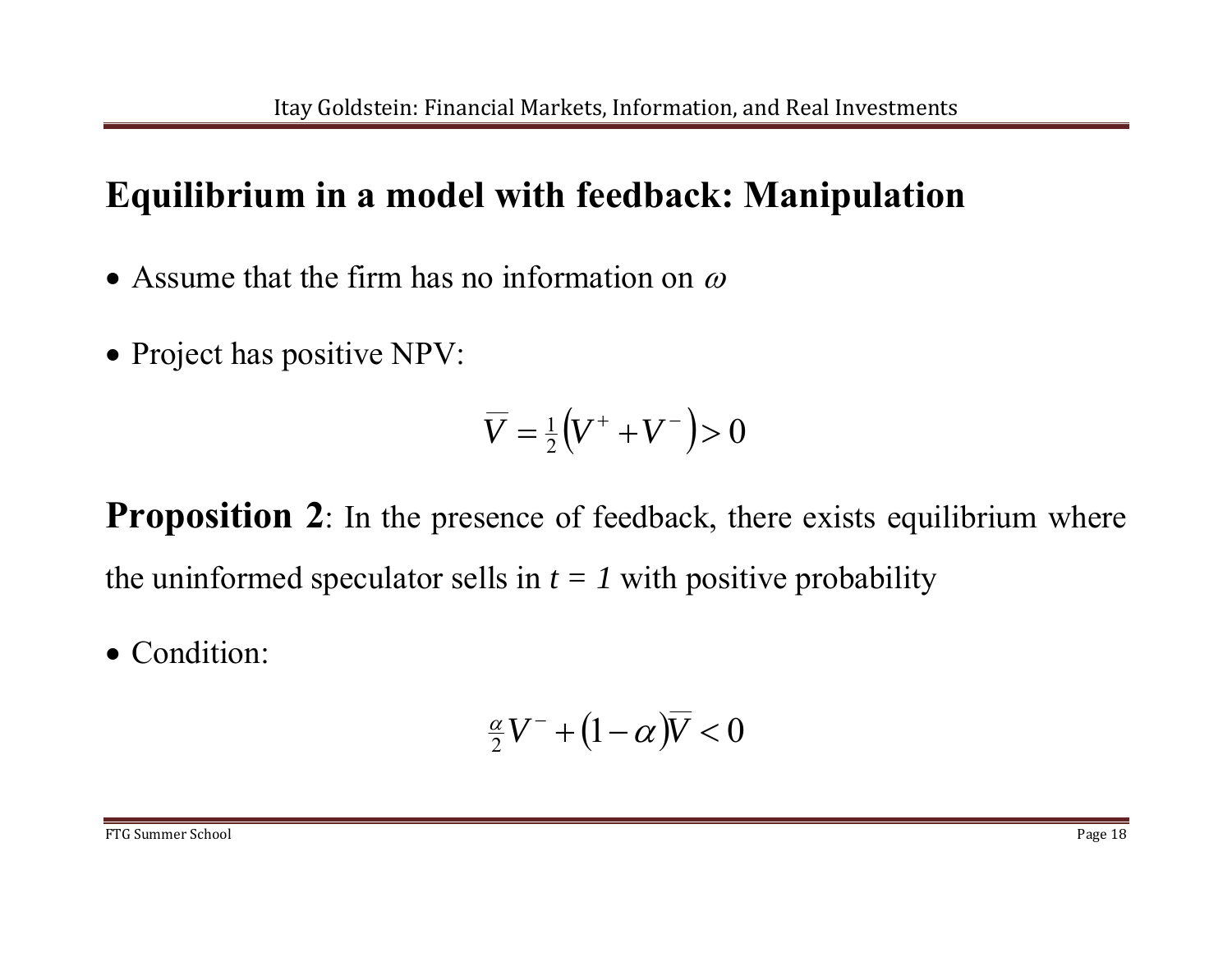#### **Equilibrium strategies**

• First period:

$$
u_1(s=h) = 1
$$
  

$$
u_1(s=l \text{ or } \phi) = \begin{cases} -1 \text{ prob } 1-\mu \\ 0 \text{ prob } \mu \end{cases}; \quad 1-\mu > \frac{2}{3-\alpha}
$$

• Second period, positively informed:

$$
u_2(s=h, Q_1, u_1=1) = \begin{cases} 1 & \text{if } Q_1 \in \{0,1\} \\ -1, 0, or 1 & \text{if } Q_1 = 2 \end{cases}
$$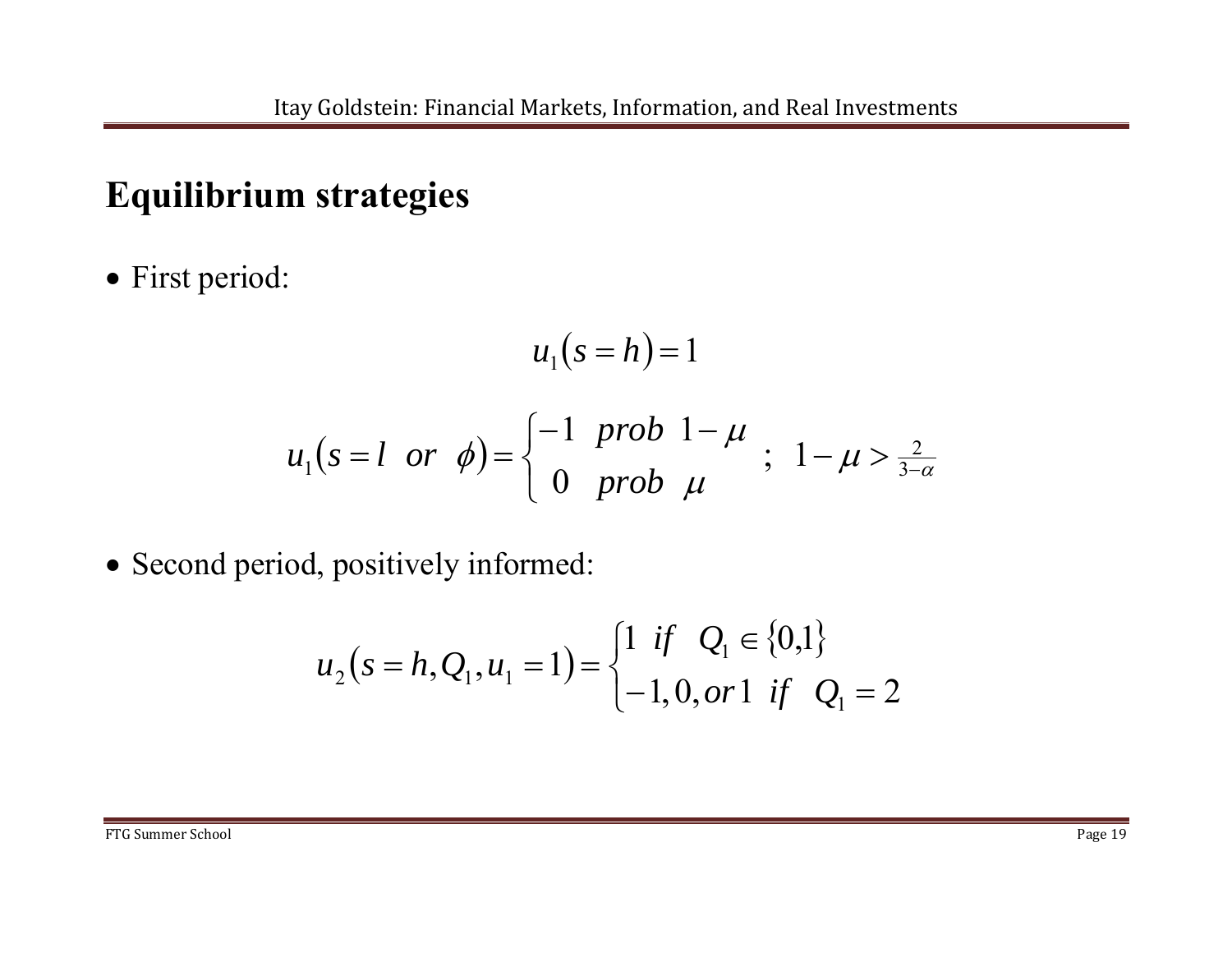• Second period, negatively informed:

$$
u_2(s=l, Q_1, u_1=-1) = \begin{cases} -1 & \text{if } Q_1 = 0\\ -1, 0, \text{or} 1 & \text{if } Q_1 \in \{-1, -2\} \end{cases}
$$
  

$$
u_2(s=l, Q_1, u_1=0) = \begin{cases} -1 & \text{if } Q_1 \in \{0, 1\} \\ -1, 0, \text{or} 1 & \text{if } Q_1 = -1 \end{cases}
$$

• Second period, uninformed:

$$
u_2(s = \phi, Q_1, u_1 = -1) = \begin{cases} -1 & \text{if } Q_1 = 0 \\ -1, 0, \text{or} 1 & \text{if } Q_1 \in \{-1, -2\} \end{cases}
$$
  

$$
u_2(s = \phi, Q_1, u_1 = 0) = \begin{cases} -1 & \text{if } Q_1 = 1 \\ 0 & \text{if } Q_1 = 0 \\ -1, 0, \text{or} 1 & \text{if } Q_1 = -1 \end{cases}
$$

FTG Summer School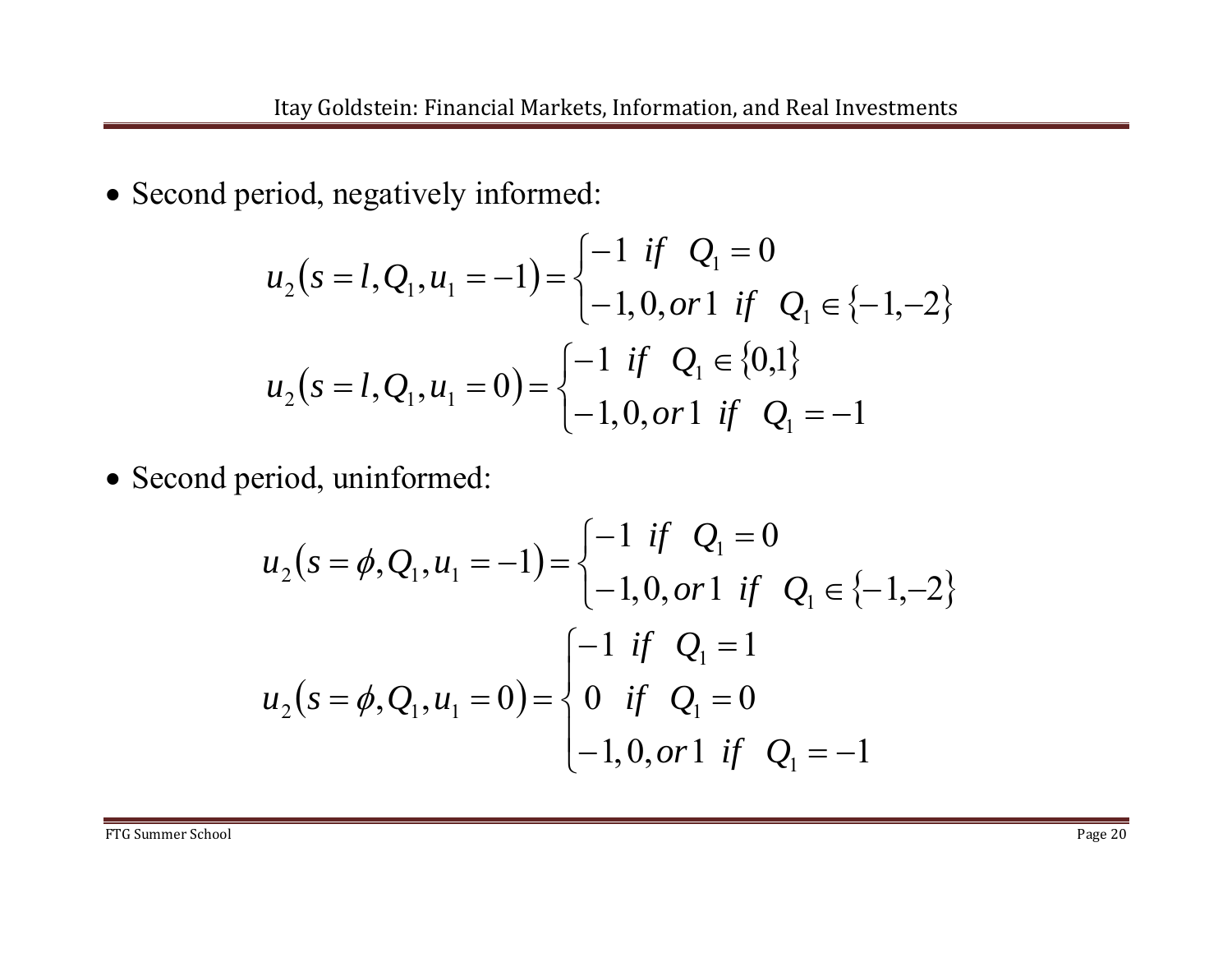## **Profitability of Manipulation**

Three possible Scenarios:

- i.  $Q_1 = -2$  or  $-1$ : sale is revealed immediately. No investment occurs. The price and real value equal 0. The speculator makes a profit of 0
- ii.  $Q_1 = Q_2 = 0$ : trade is never revealing. Investment occurs. The expected value is  $\overline{V}$  . The speculator makes a profit of  $p_2(0,0) + p_1(0) - 2\overline{V} > 0$
- iii.  $Q_1 = 0$ ,  $Q_2 = -2$  or  $-1$ : sale is revealed in second round. No investment occurs. The speculator makes a profit of  $p_{1}(0)\!>\!0$

Profit can be attributed to two sources; both rely on multiple rounds of trade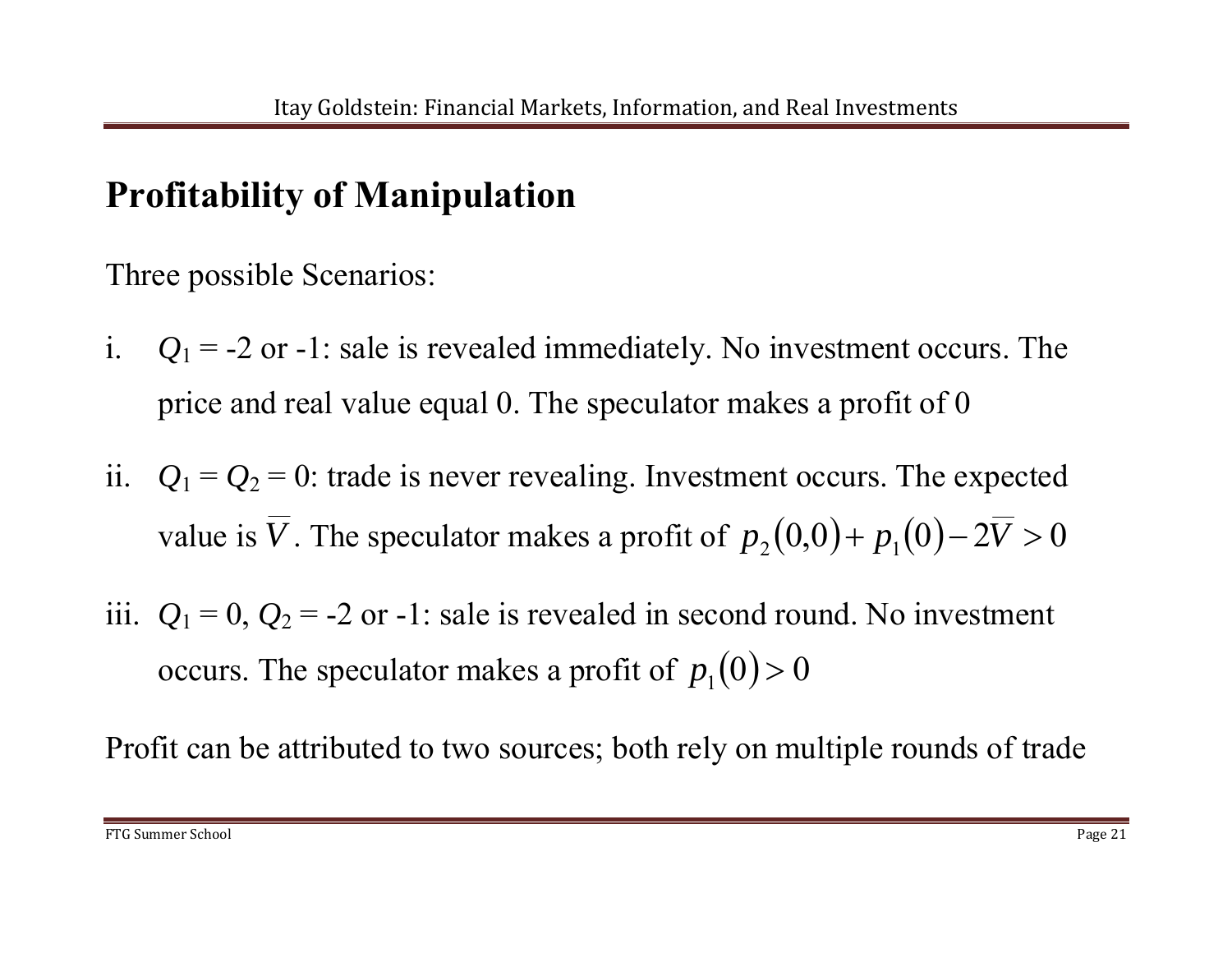### **Manipulation and firm value**

**Corollary 2:** The expected value of the firm is  $\frac{1}{9}\overline{V}$  if the uninformed speculator sells in  $t=1$ , and  $\frac{1}{3}V$  if he does not trade in  $t=1$ . Thus, by selling in *t*=1, the speculator decreases the expected value of the firm by  $\frac{2}{9}V$ 

- By selling in *t=1*, the uninformed speculator causes the firm to cancel a profitable investment project
- This suggests that regulation that restricts short sales may improve value

o Important: set a cost of short sale that drives the uninformed speculator out of the market, but not the negatively informed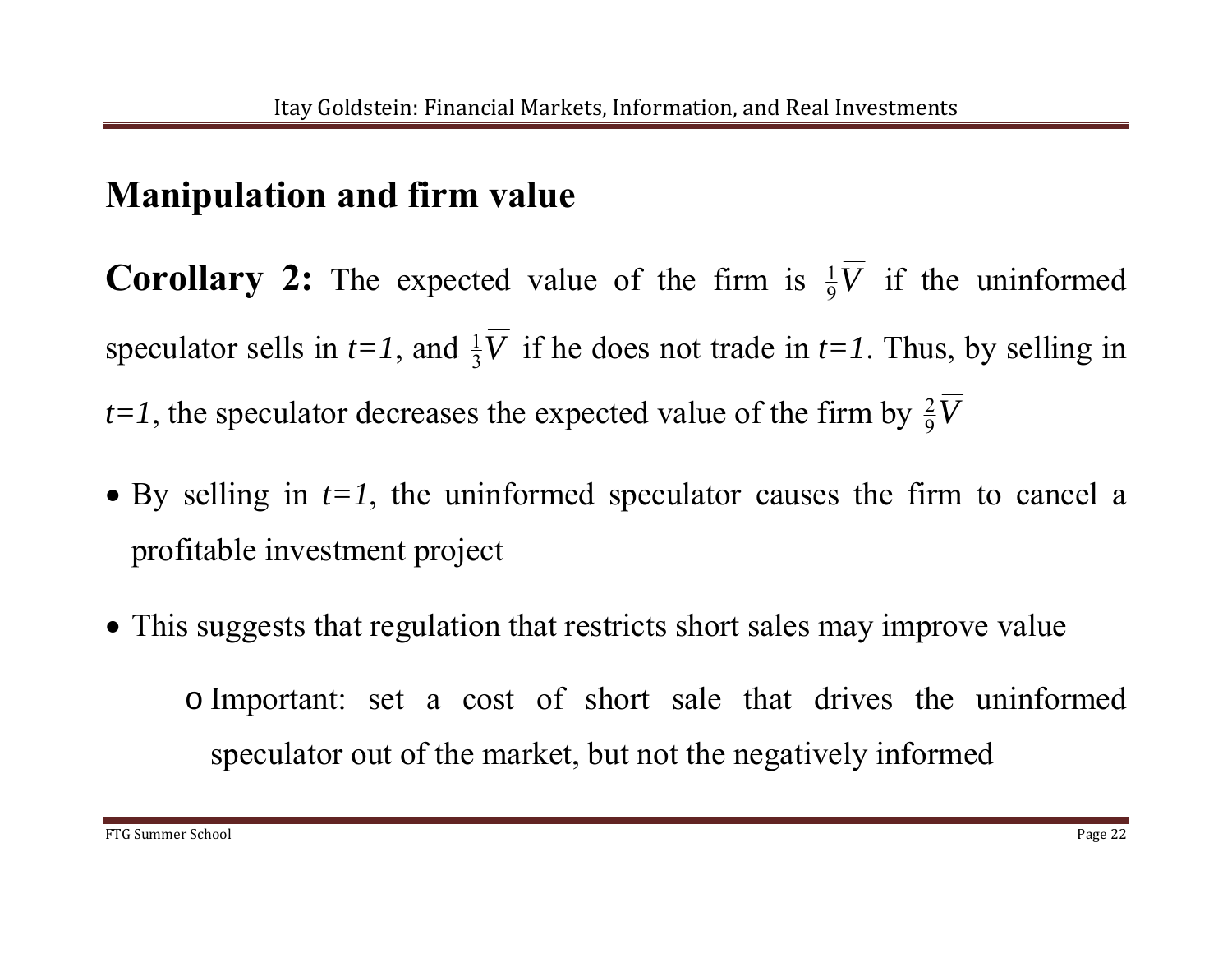### **Manipulation and price informativeness**

**Corollary 3:**  $Pr(s = h|Q_1 = X) > Pr(s = l|Q_1 = -X); X \in \{1,2\}$ 

• High prices are more informative about high fundamentals than low prices are about low fundamentals

o The uninformed pools with the negatively informed

**Corollary 4:**  $p_1(X) - p_1(0) > p_1(0) - p_1(-X)$ ;  $X \in \{1,2\}$ 

• Prices react more strongly to positive order flow than to negative one

o Two reasons: Feedback effect and manipulation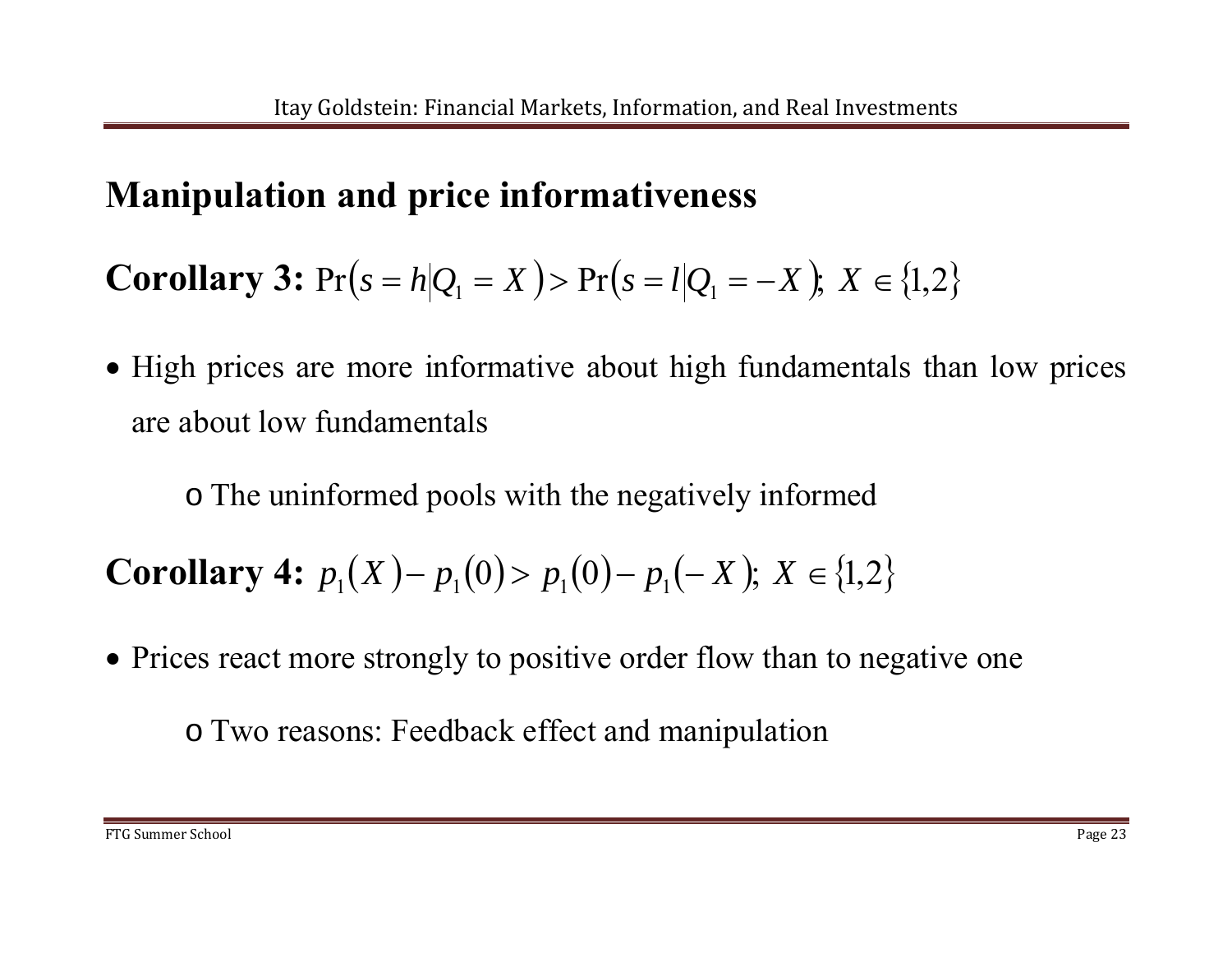#### **Comparative statics**

 $\bullet$ • Condition  $\frac{\alpha}{2} V^- + (1 - \alpha) \overline{V} < 0$  can be rewritten as:

$$
\alpha > 2 \tfrac{\bar{V}}{\bar{V} + \Delta V}
$$

Where  $\Delta V = V^+ - V$ 

• Thus, manipulation is more likely when:

o Speculators have more information

o Projects have lower NPV

oProjects are more uncertain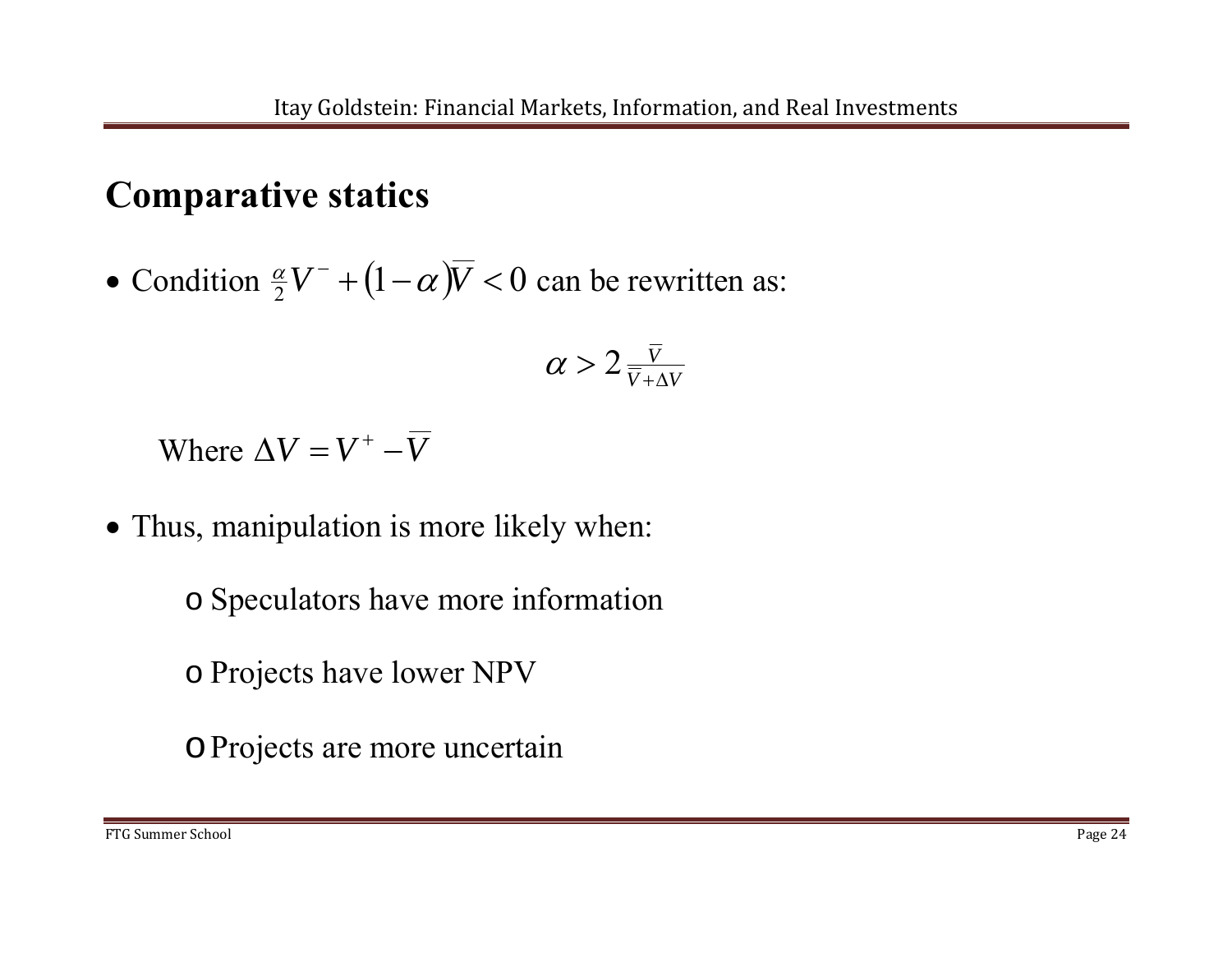## **Unique equilibrium**

- Taking as given the strategy of the negatively informed and positively informed traders, the uninformed trader always wants to manipulate  $\circ$  If he doesn't,  $p_1(0)$  goes up, increasing his incentive to manipulate
- But, things may get complicated by changes in strategies of informed trader  $\circ$  An increase in  $p_1(0)$  may lead the positively informed trader to mix, generating less cancellations, and reducing profit from manipulation

**Proposition 3:** If feedback is strong (low  $\overline{V}$ ), there is always manipulation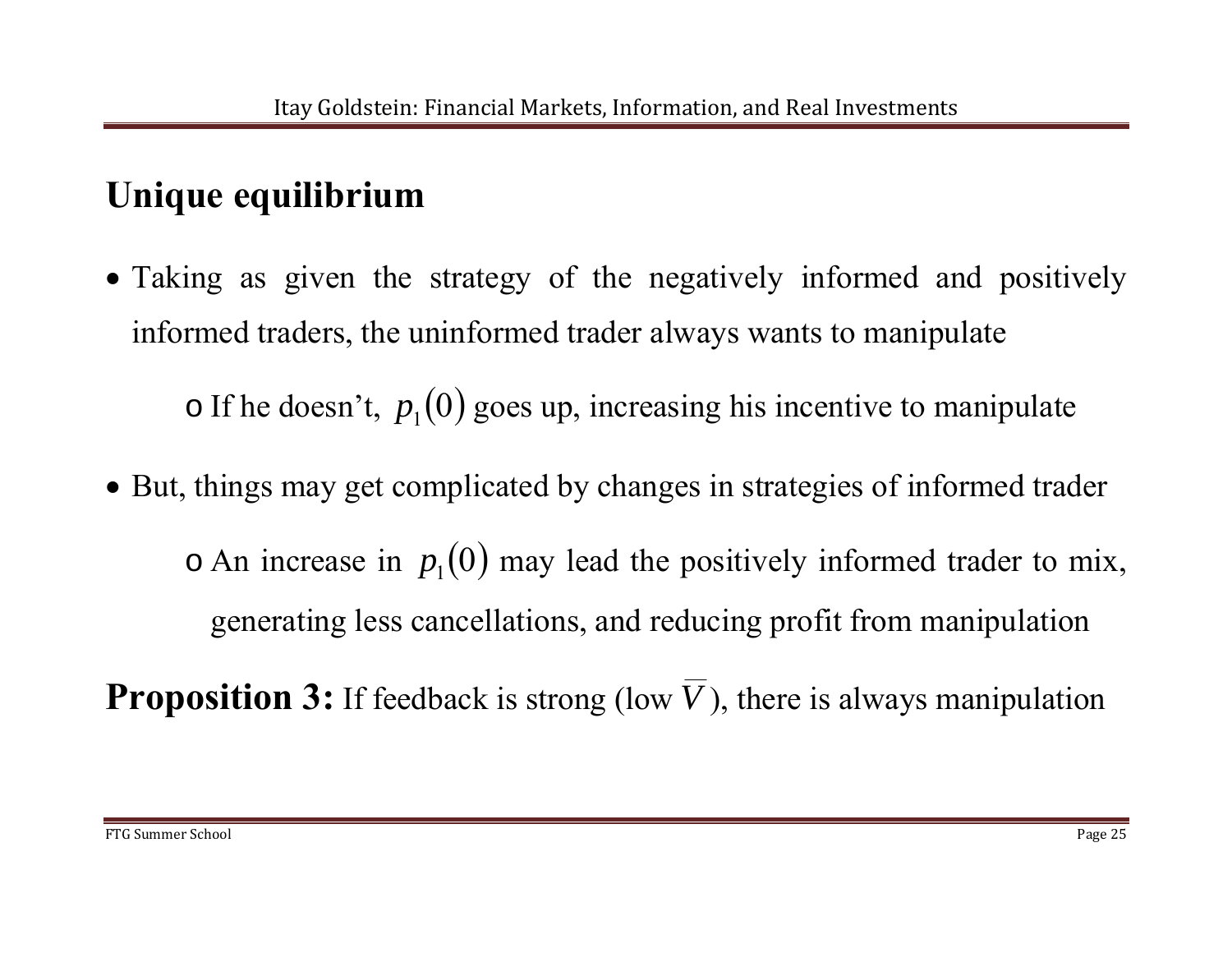## **Buy-side manipulation**

- Sell-side manipulation works when the uninformed speculator makes the firm cancel a profitable investment  $(V > 0)$
- In principle, it is easy to have a model where the uninformed speculator makes the firm overinvest  $(\overline{V} < 0)$

o Such a manipulative trading strategy is feasible but not profitable

**Proposition 4:** If  $\overline{V}$  < 0, there is no equilibrium where the uninformed speculator makes a positive profit from buying in *t=1*

 Manipulation always decreases firm value, which can be profitable only with a short position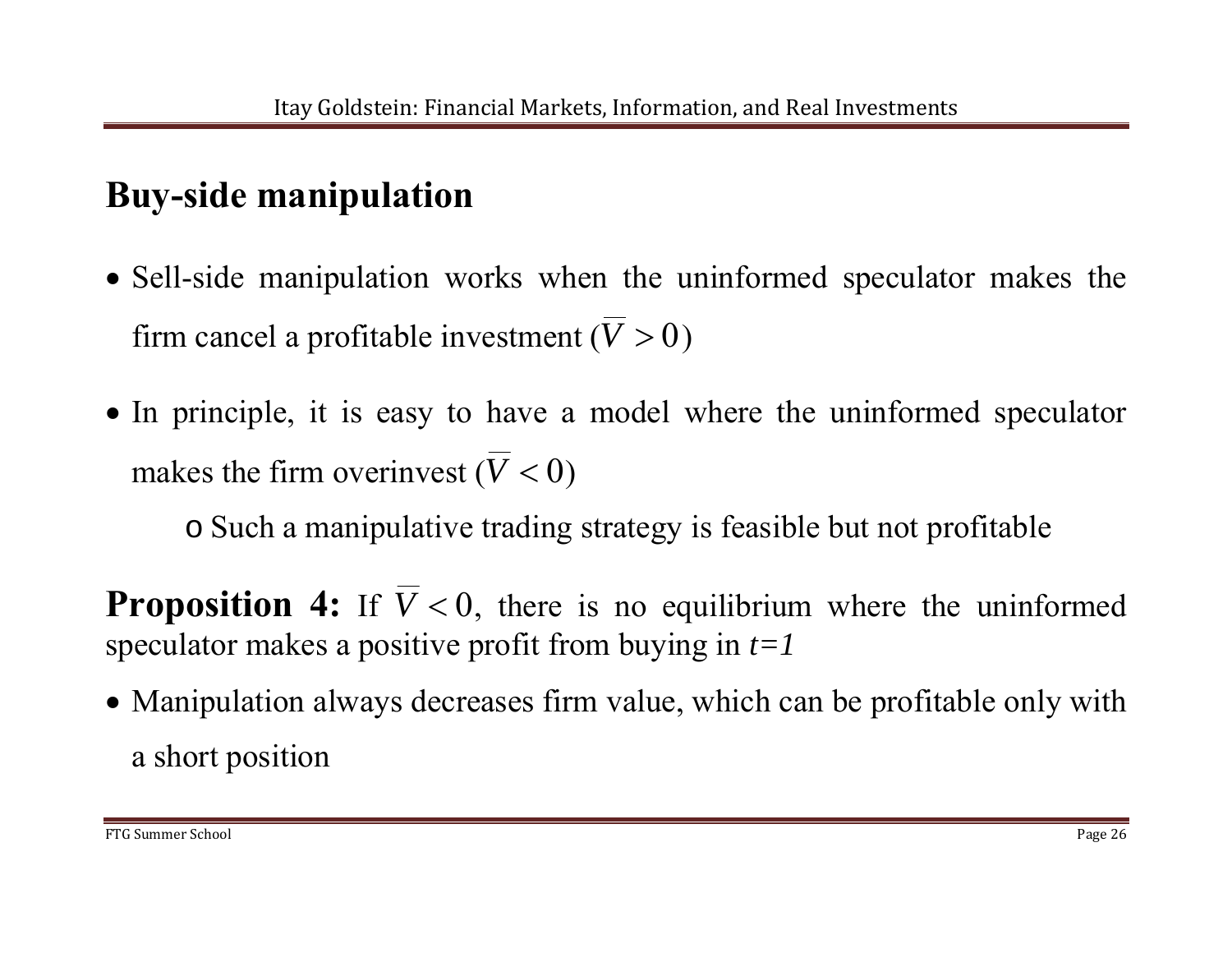#### **Additional uninformed trader**

• Suppose there is another strategic trader (arbitrageur), who never has information. Can he make a profit by mimicking the strategy of our uninformed trader?

o This might potentially interfere with the manipulation equilibrium **Proposition 5:** There exists an equilibrium where the additional trader does not trade, and all other strategies remain as in the manipulation equilibrium

The additional trader cannot condition his trade on the signal of the speculator, and thus ends up losing money when signal is high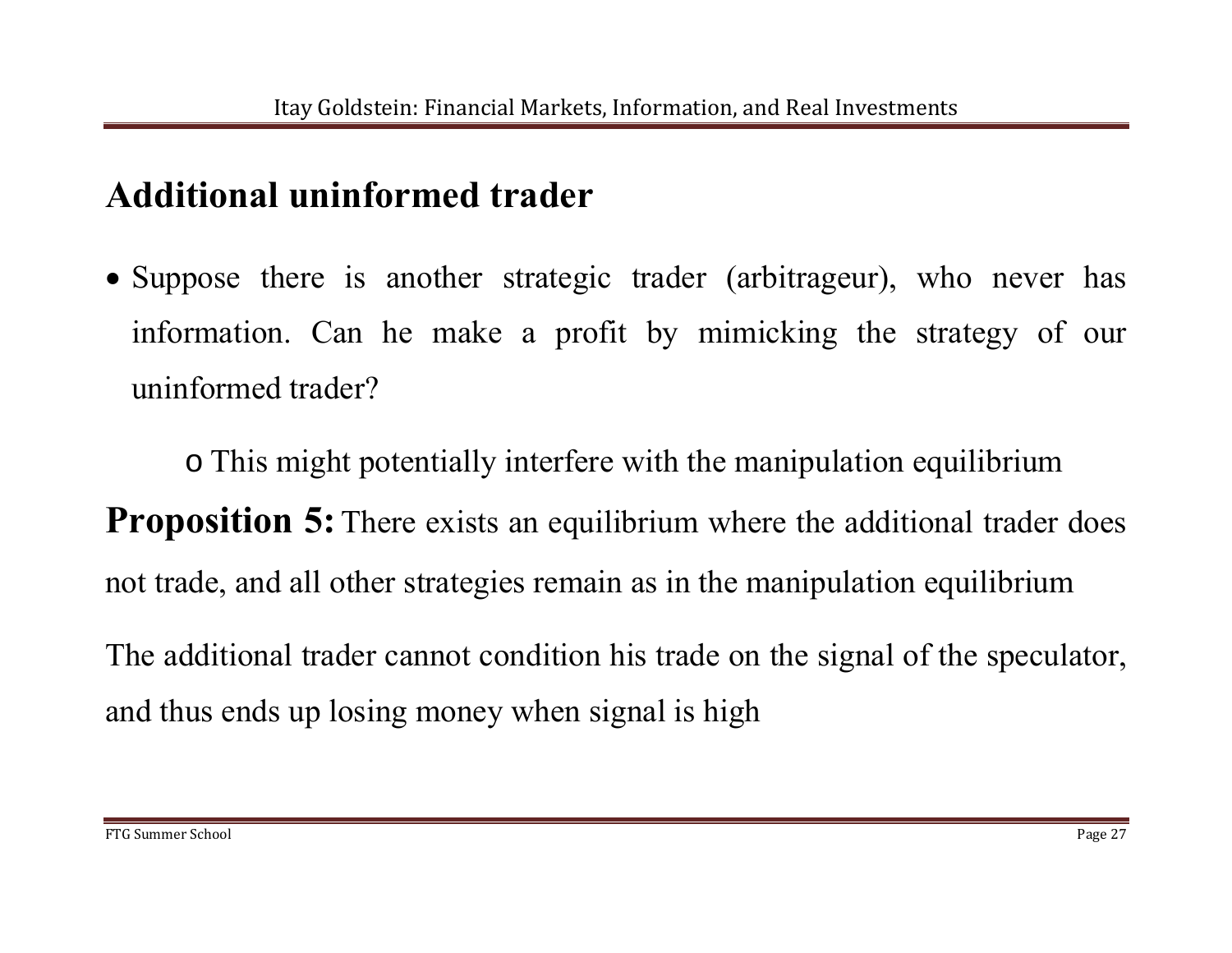## **Limits to Arbitrage and Asymmetric Trading: Edmans, Goldstein, and Jiang (***AER***, 2015)**

- Broad definition of arbitrage: trading on private information
- Limit to Arbitrage (LTA) arises because the value of the asset being arbitraged is endogenous to the act of arbitrage

o If speculator knows that state is bad, shorting stock may convey this to the manager and induce a corrective action

o This improves firm value and harms the profitability of a short position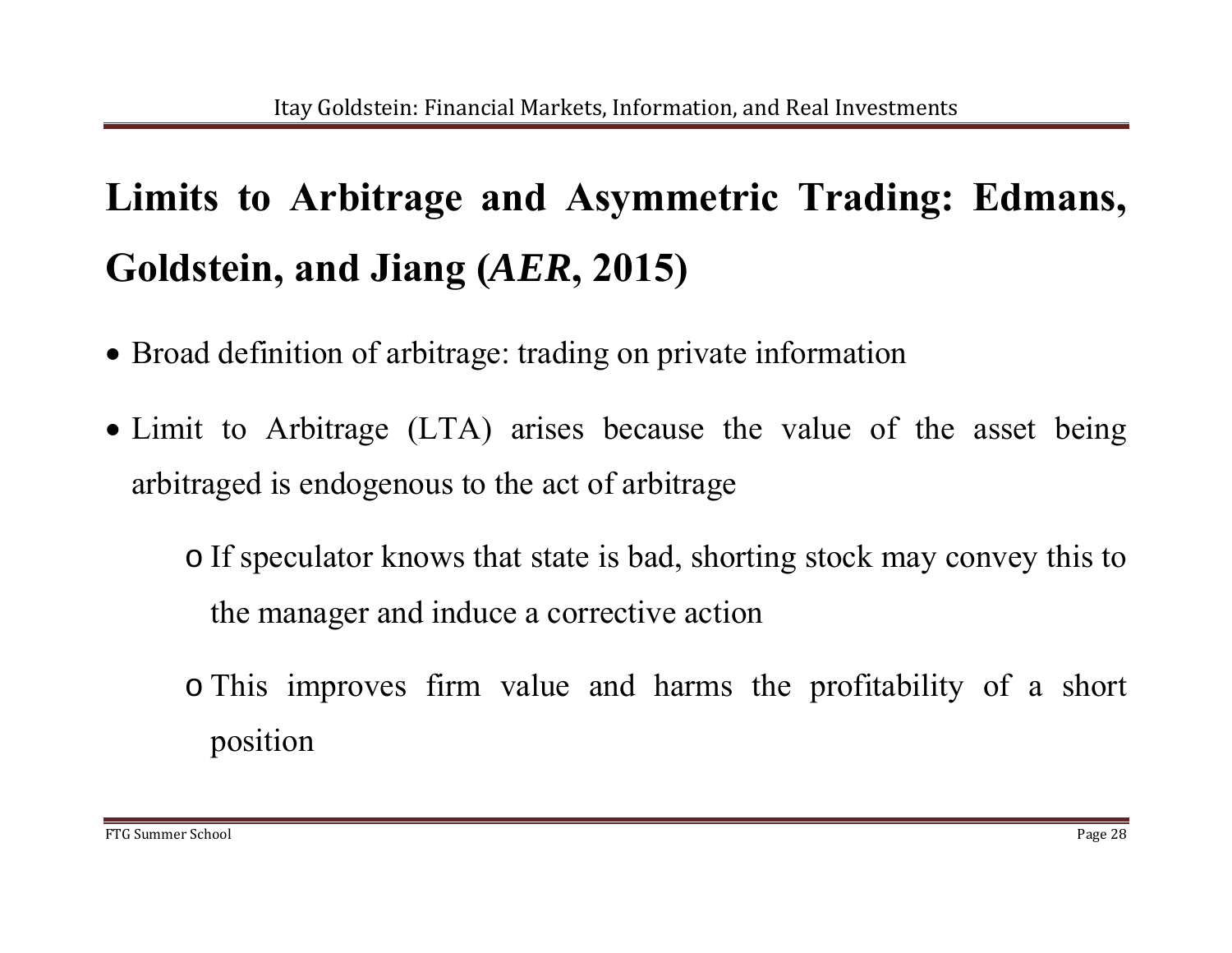• Our LTA is asymmetric

o Trading in either direction (buying on good news and selling on bad news) improves price informativeness, increasing firm value

o This increases the profitability of a long position, but decreases the profitability of a short position

• Price impact ends up being asymmetric too (even though market maker is rational and takes into account the LTA)

o Bad news has a smaller impact than good news

o Since bad news is not incorporated in prices, overinvestment arises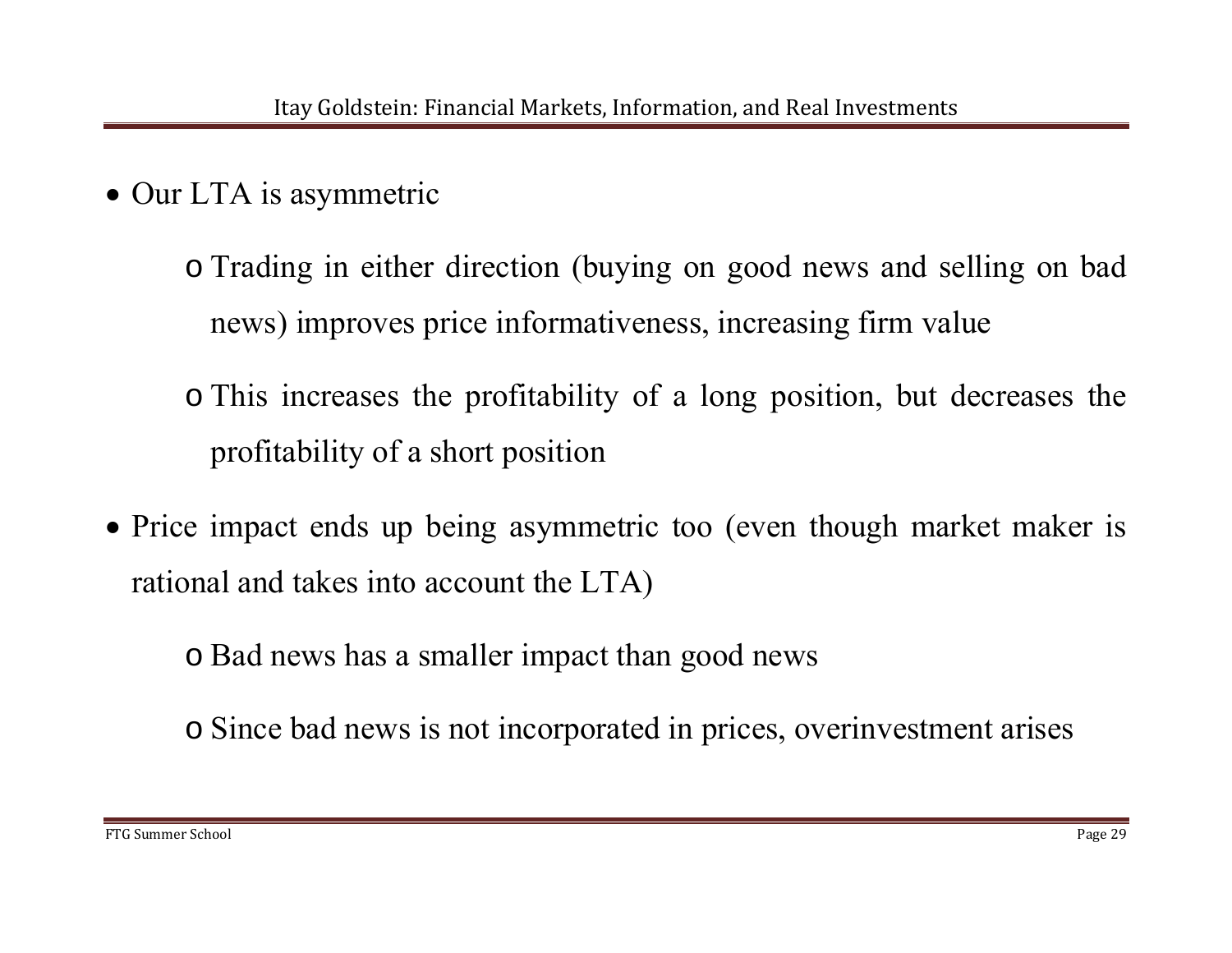Itay Goldstein: Financial Markets, Information, and Real Investments

## **3. Models with small price-taking traders**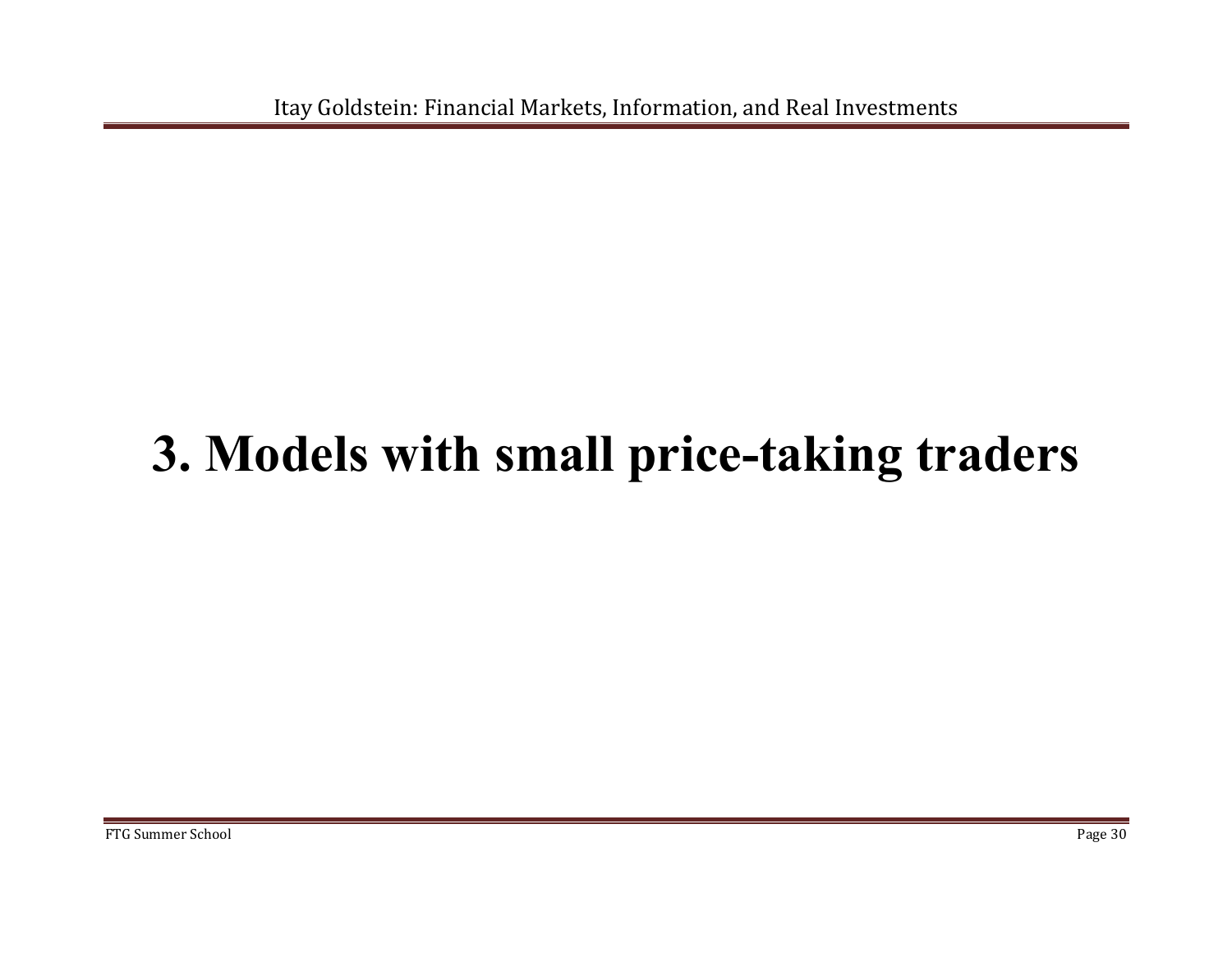## **Strategic Complementarities and Trading Frenzies: Goldstein, Ozdenoren, and Yuan (***JFE***, 2013)**

 Trading Frenzies arise when speculators rush to trade in the same direction causing large pressure on price

o Give rise to bear raids, financial-market runs

• What causes trading frenzies?

o Financial markets usually generate strategic substitutes. What is the source of strategic complementarities?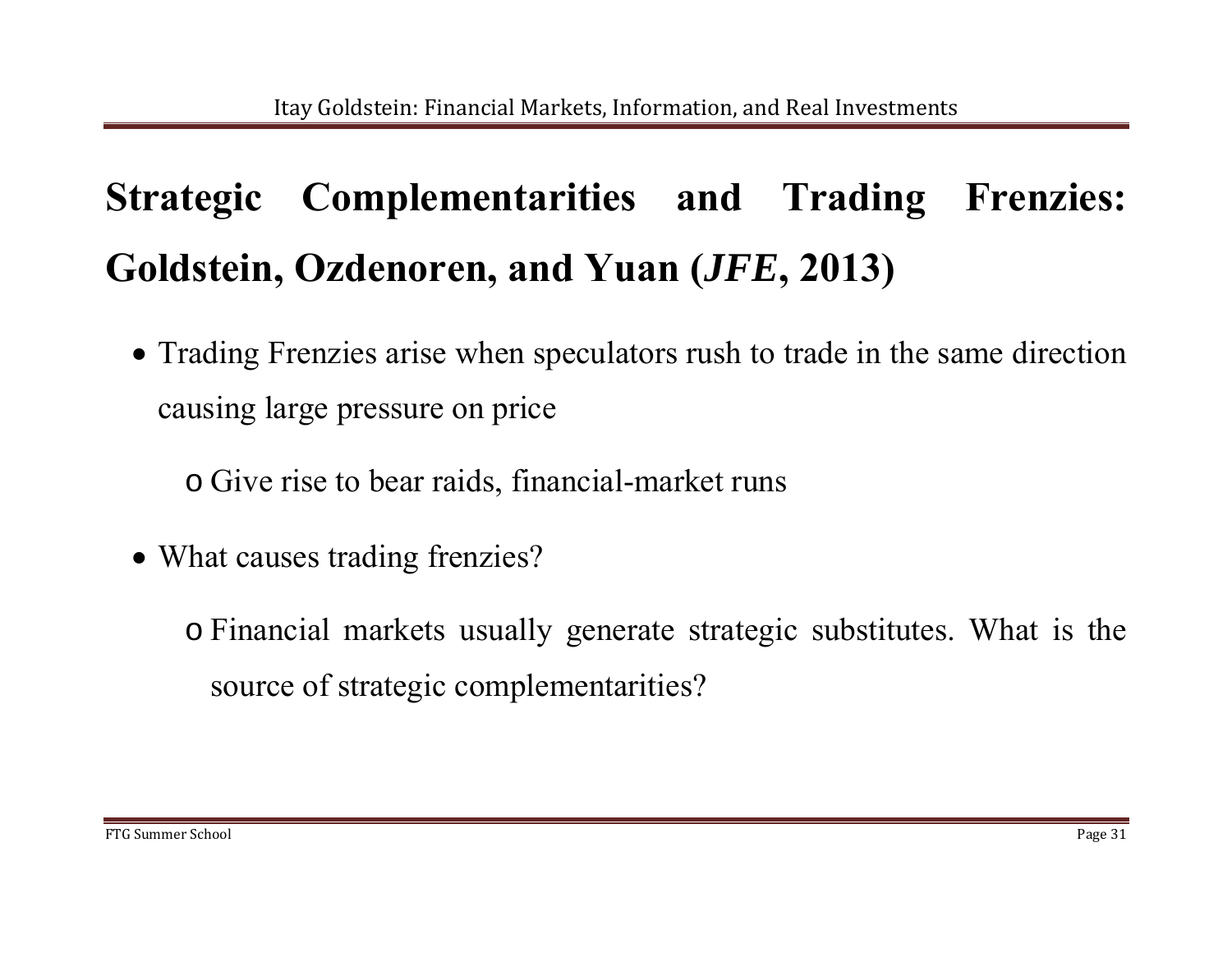• What is their real effect?

o Feedback effect turns out to be source of complementarities o Are trading frenzies necessarily bad?

 We study a model where a capital provider decides how much capital to provide for a new real investment

o Decision of capital provider depends on assessment of investment productivity, based on private information and information in price

o Capital provider, as a decision maker, generates different implications than manager as a decision maker: **Amplifying** vs. **Corrective** action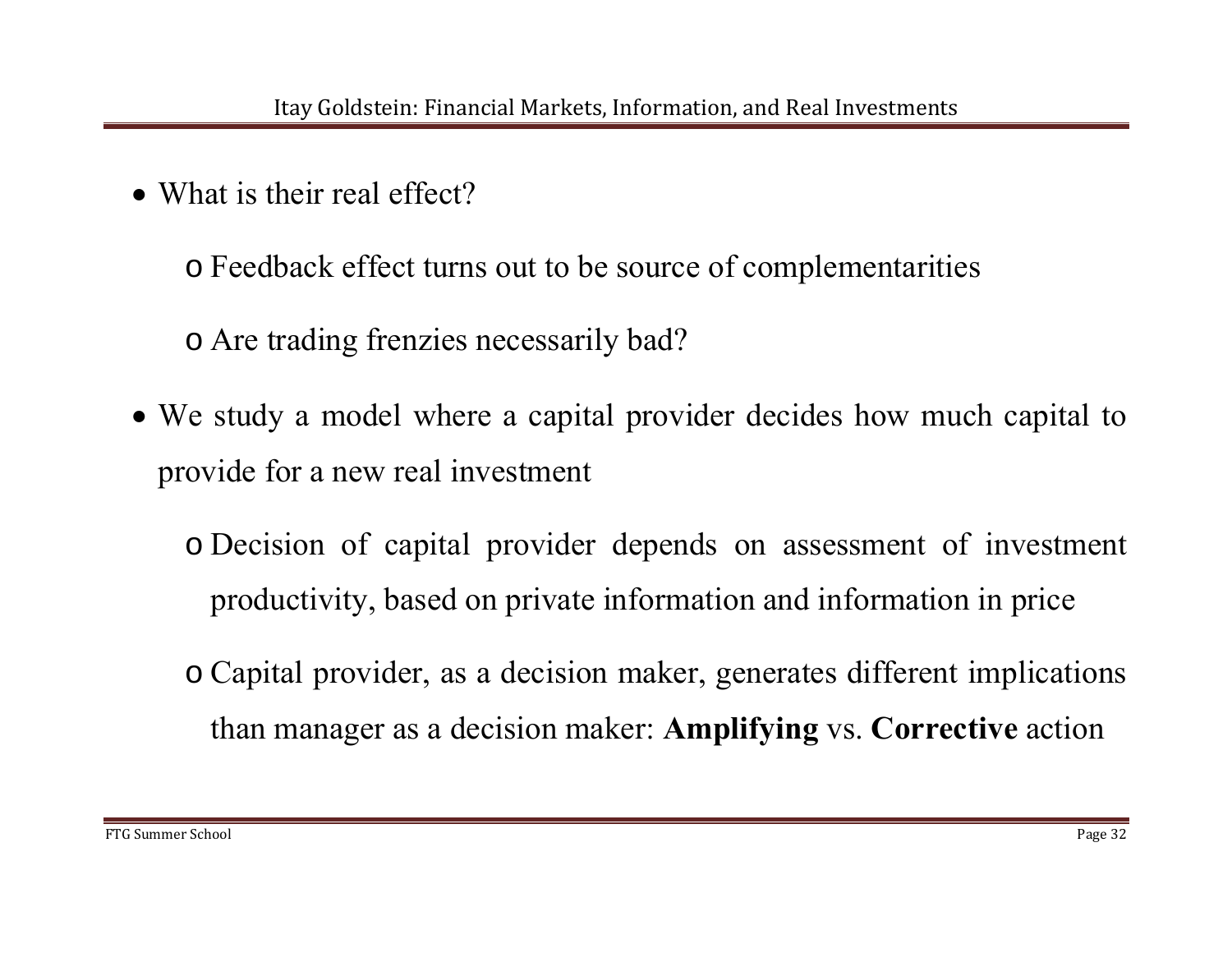### **Strategic Interaction in Financial Markets**

- Speculators have access to correlated and uncorrelated information
- Absent strategic interactions, relative weight is the ratio of precisions
- In equilibrium, the following strategic interactions emerge:
	- o Strategic substitutes due to traditional price mechanism
		- Reduce weight on correlated information
	- o Strategic complementarities due to feedback effect
		- **Increase weight on correlated information: frenzies**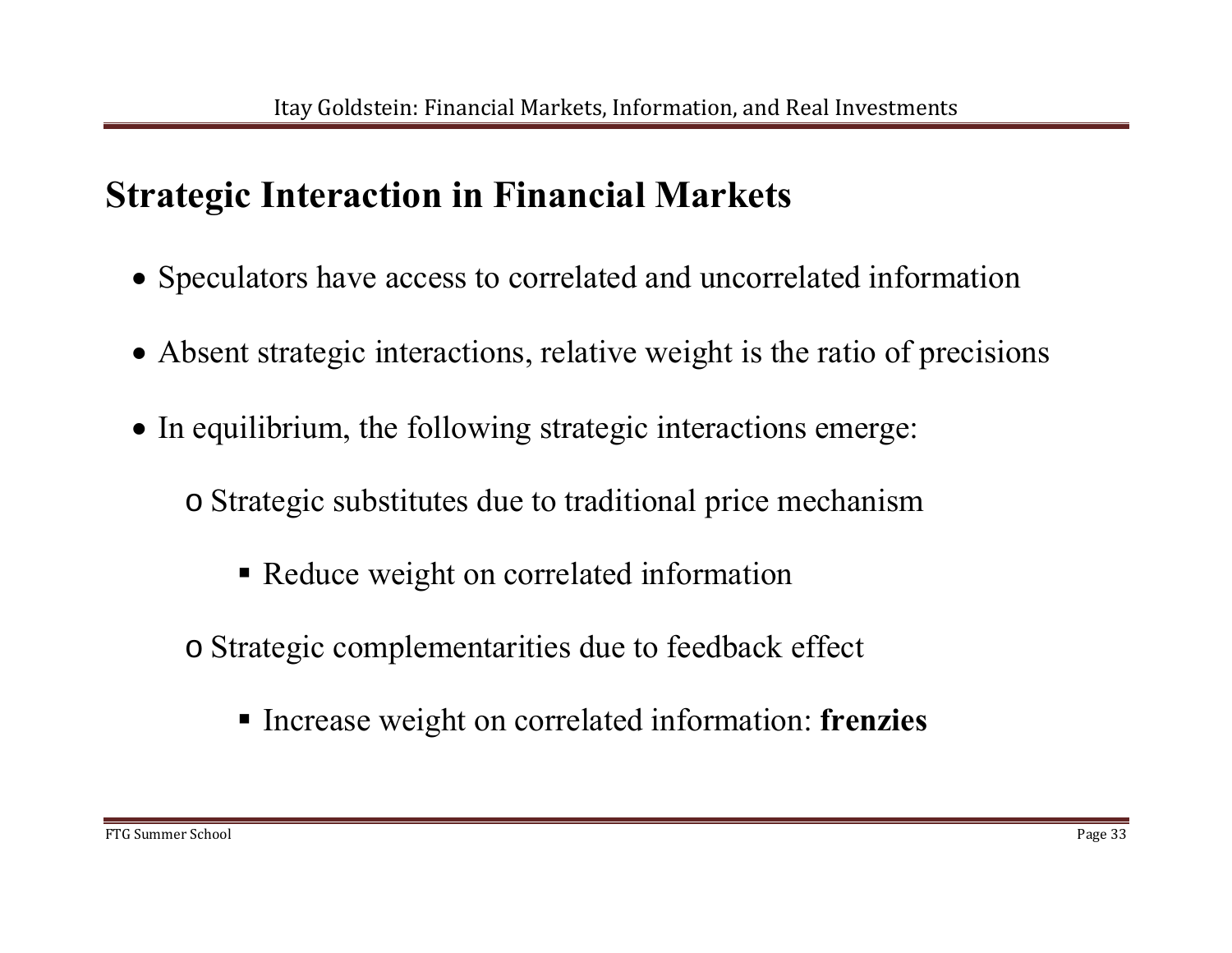### **Trading Frenzies and Investment Efficiency**

- Frenzies might disrupt investment efficiency by generating too much weight on noise in correlated information
- But, they may also promote efficiency by overcoming noise in trading process (liquidity trading)
- Interestingly, speculators' incentives in equilibrium are in conflict with what is desirable for investment efficiency

o Their incentive to put weight on correlated information is high (low) when coordination is undesirable (desirable)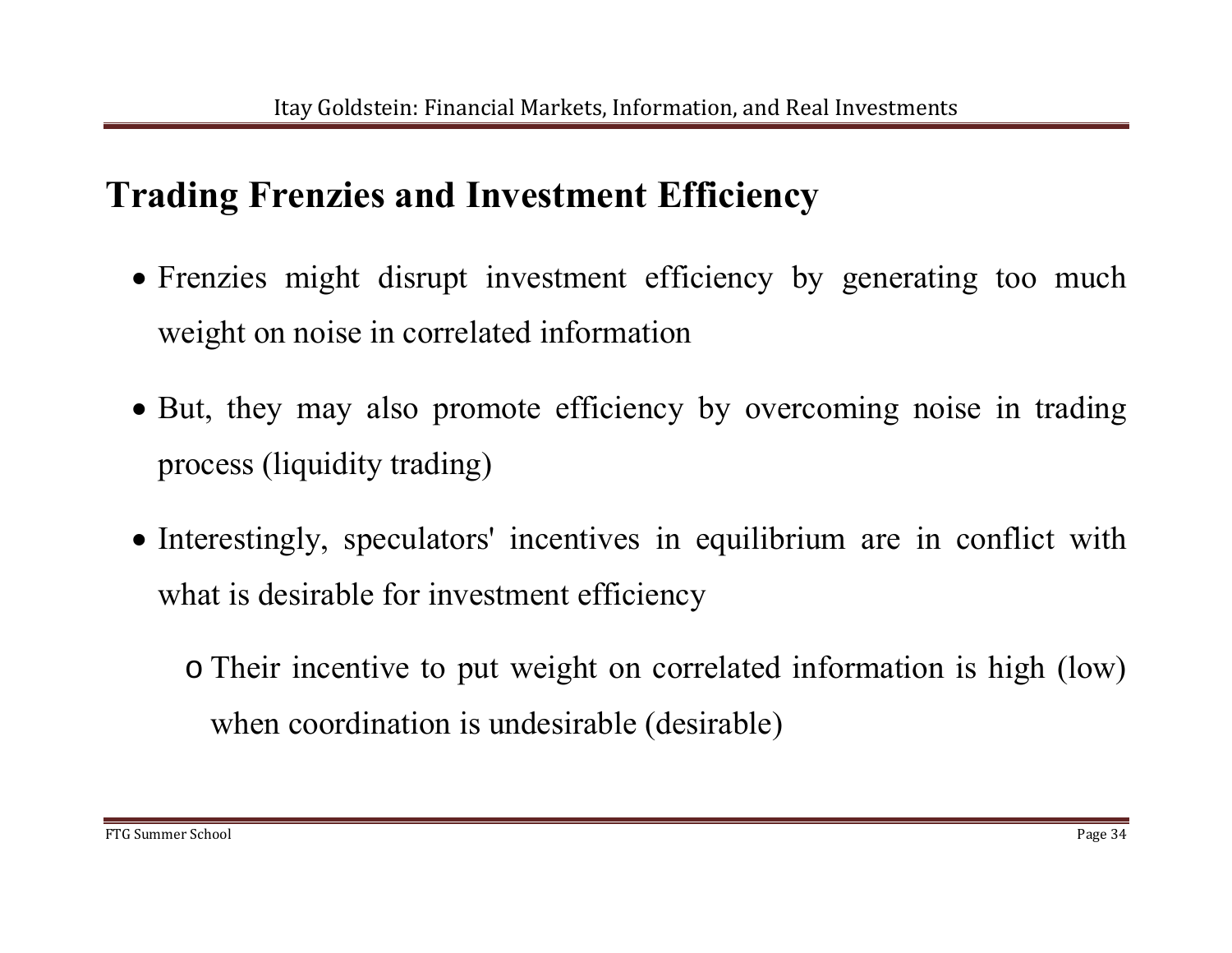## **Model Setup**

- A firm has access to an investment technology that needs to be financed by a capital provider
- A financial asset whose payoff is tied to the technology's cash flow is traded in the financial market
- Timeline

 $\circ$  t = 0: Speculators trade and the asset is priced

 $\circ$  t = 1: Capital provider decides how much capital to provide

 $\circ$  t = 2: Cash flow is realized; all agents receive their payoffs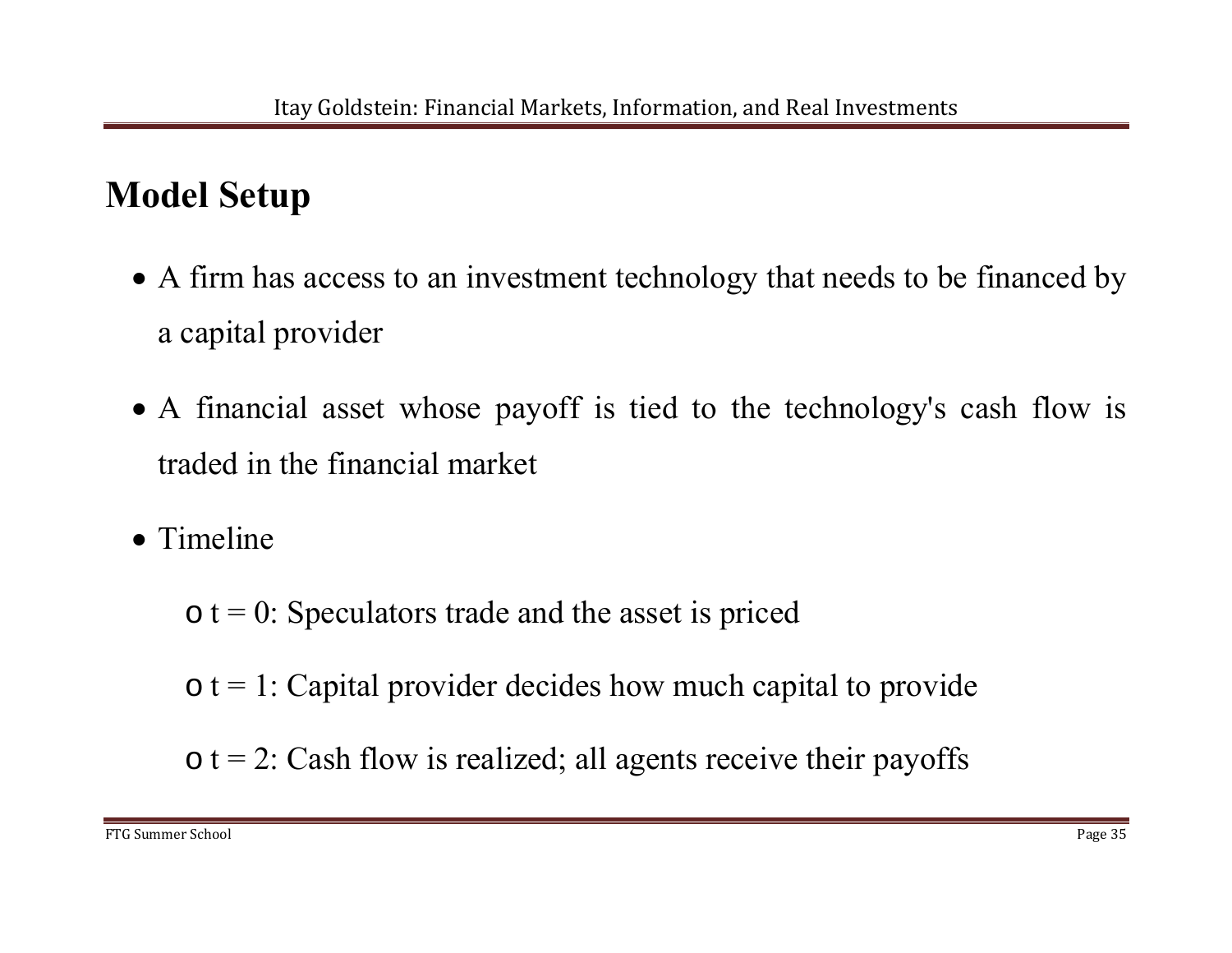### **Capital Provider's Problem**

- The payoff from the investment is  $\tilde{F}$  ܫ, where *I* is the amount of investment financed by the capital provider, and  $\tilde{F}$  $F \geq 0$  is the level of productivity
- Capital provider must incur a cost  $c(I) = \frac{1}{2}cI^2$  when investing *I*, and then receive a fraction  $\beta$  of the payoff
- Conditional on his information set, his maximization problem is:

$$
I = \arg \max_{I} E[\beta \tilde{F}I - C(I)|\mathcal{F}_I].
$$

• Leading to the solution:

$$
I = \frac{\beta E[\tilde{F}|\mathcal{F}_l]}{c}
$$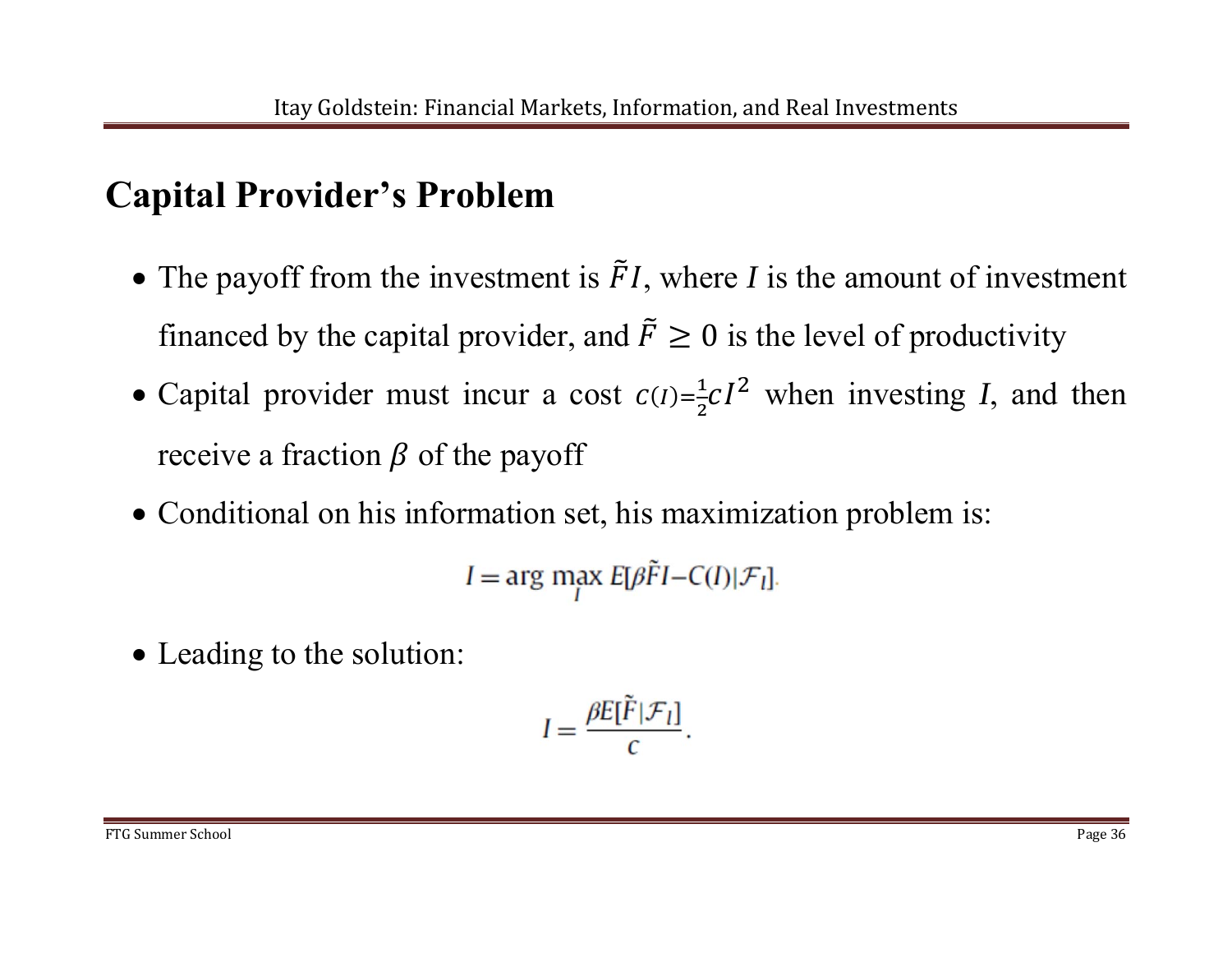#### **Speculators' Problem**

- A continuum of risk neutral speculators indexed by  $i \in [0,1]$  trade a security, whose payoff is the cash flow from the investment  $(1 - \beta)\tilde{F}I$
- Speculator *i* can buy or short up to a unit of the asset:  $x(i) \in [-1,1]$
- Based on information set, he solves the following maximization problem:

max  $x(i)E[(1-\beta)\tilde{F}I-P|\mathcal{F}_i]$ <br> $x(i)\in[-1,1]$ 

o *P* is the endogenous price of the security in the financial market (unknown to speculators when submitting trades, as in Kyle)

• Because of risk neutrality and being small speculators trade -1 or 1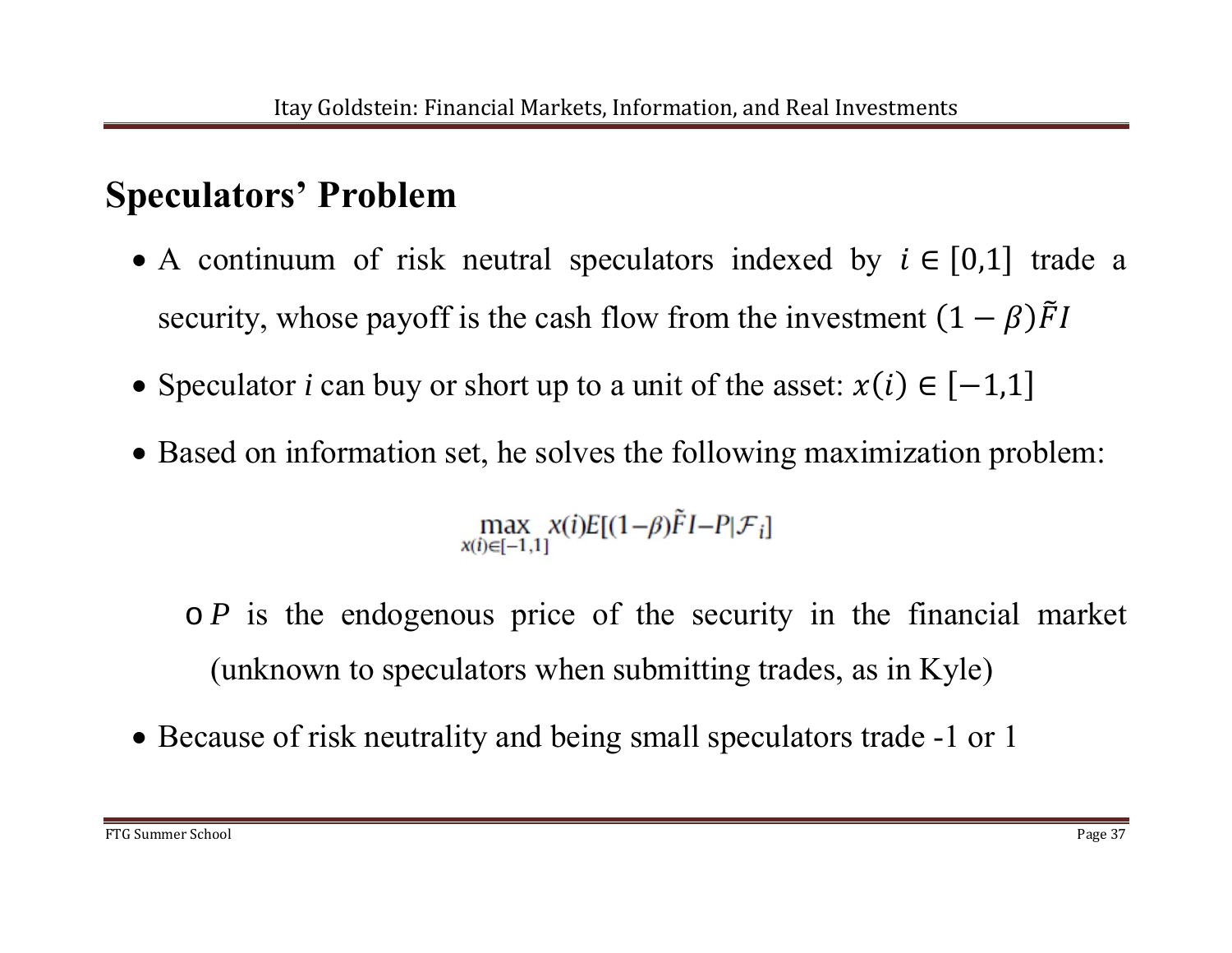#### **Information Structure**

• Prior:  $\tilde{f}$  ൌ $ln(\tilde{F})$  is normal with mean  $\bar{f}$  and variance  $\sigma_f^2 \equiv 1 / \tau_f$ 

o Log-normal distribution is key for linear closed-form solution

• Each speculator observes two signals:

 $\circ$  Private signal:  $s_i = \tilde{f}$  $f + \sigma_s \widetilde{\epsilon}_l$ .  $\widetilde{\epsilon}_l$  is standard normal. Precision:  $\tau_s$ 

 $\circ$  Common signal:  $s_c = \tilde{f}$  $\tau_f + \sigma_c \widetilde{\epsilon}_c$ .  $\widetilde{\epsilon}_c$  is standard normal. Precision:  $\tau_c$ 

• Capital provider observes a private signal:  $s_l = \tilde{f}$  $f + \sigma_l \widetilde{\epsilon}_l$ .  $\widetilde{\epsilon}_l$  is standard normal. Precision:  $\tau_l$ . Capital provider also observes the price *P*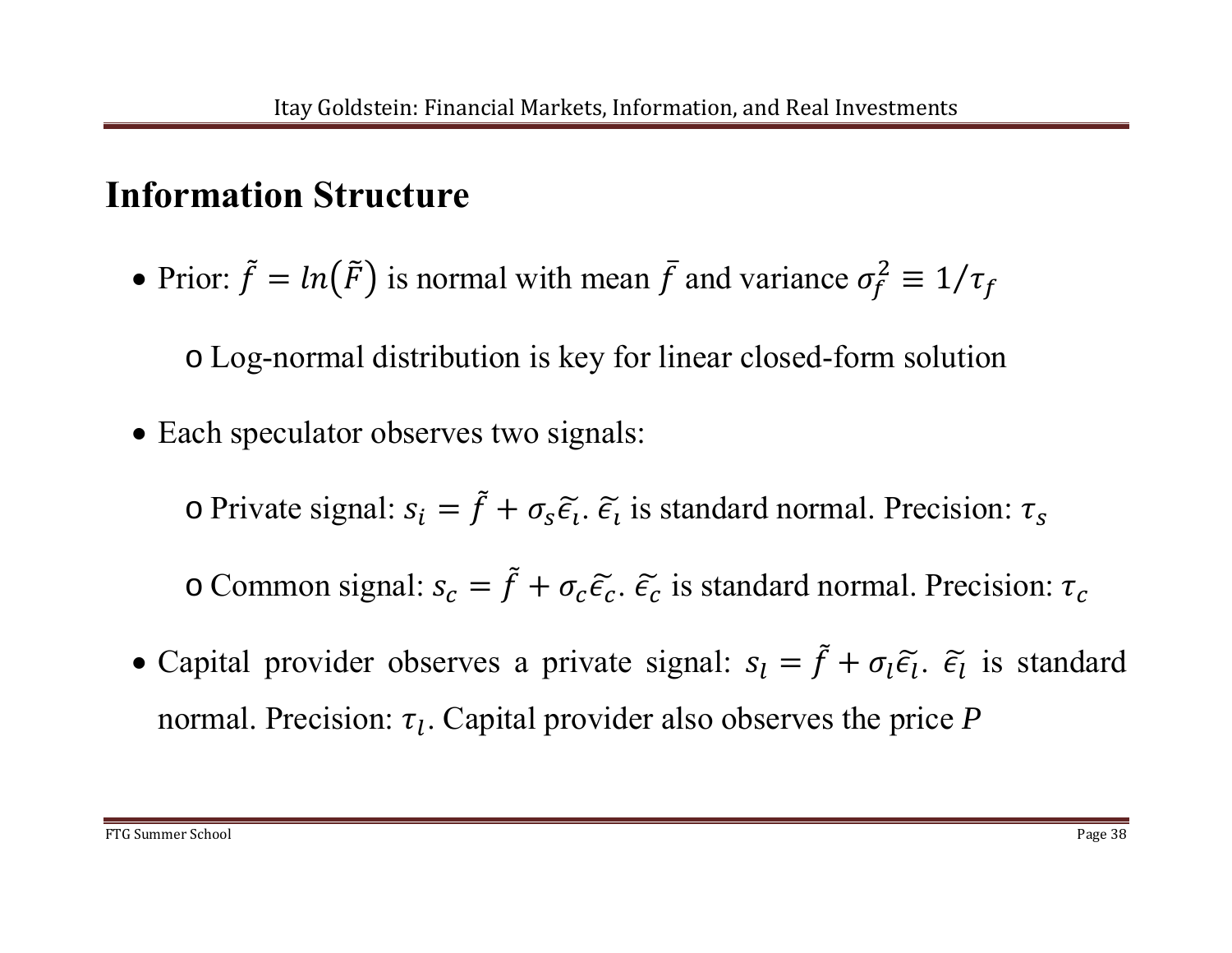## **Market Clearing**

• Market price is set so that demand from informed speculators equals noisy supply of the risky asset, given (for tractability) by:

 $Q(\xi, P) = 1 - 2\Phi(\tilde{\xi} - \alpha \ln P),$ 

 $\circ$  Where  $\tilde{\xi}$  ∼ $N(0, \sigma_{\xi}^2)$  is a noise shock and  $\sigma_{\xi}^2 \equiv 1/\tau_{\xi}$ 

o Φ is the cumulative standard normal distribution function

• Noisy supply depends on the price (as otherwise price is not pinned down in equilibrium) and the parameter  $\alpha$  stands for the liquidity of the market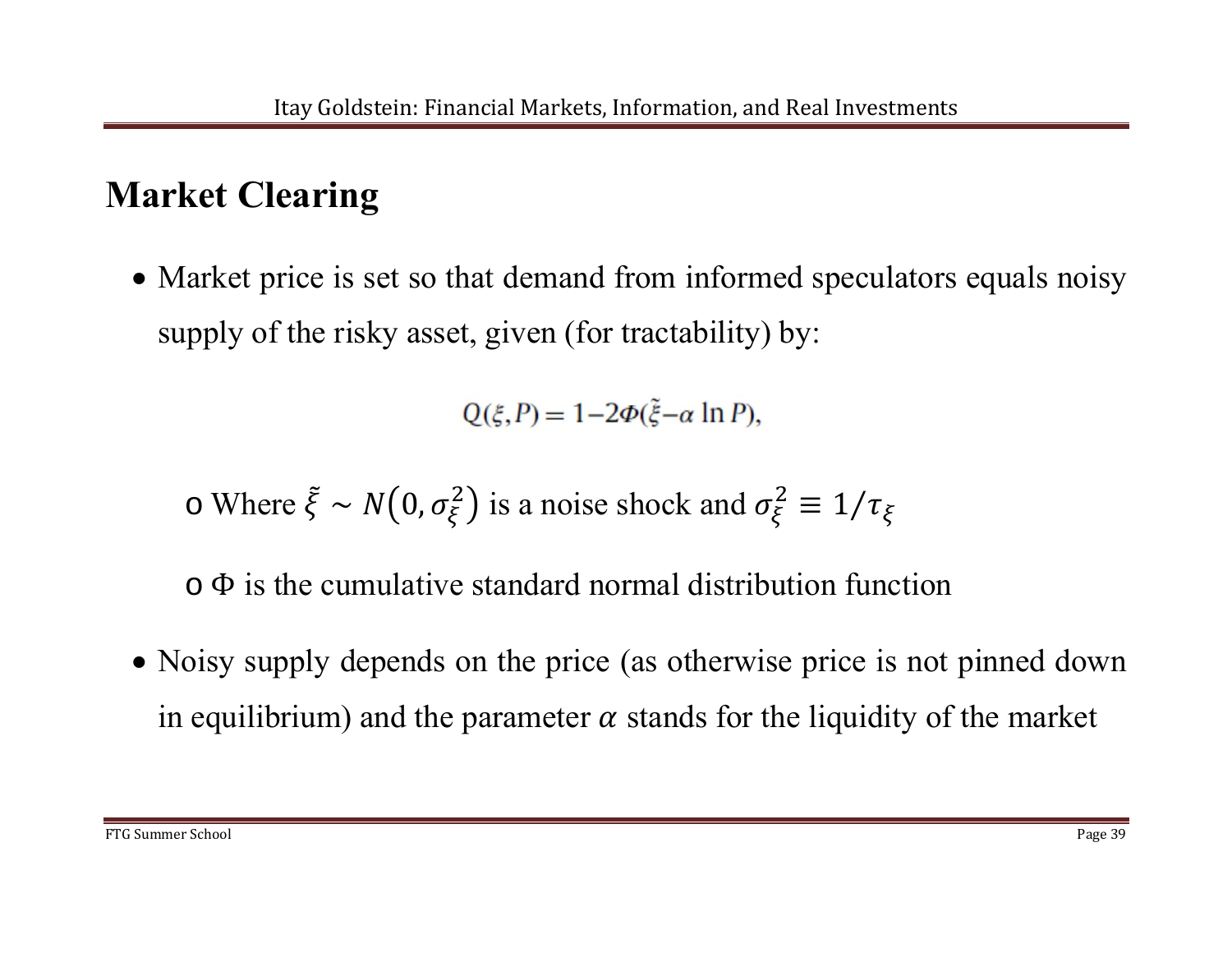### **Equilibrium**

• A linear monotone equilibrium is an equilibrium where speculators buy one unit when a linear combination of their signal is above a threshold, and sell one unit otherwise; i.e., they buy if and only if:

 $\tilde{s}_i + k \tilde{s}_c \geq g$ 

- The constants *k* and *g* are determined in equilibrium which is pinned down by the "guess and verify" approach
- The value of *k* is key to the equilibrium:

o It is the extent to which speculators coordinate and act like each other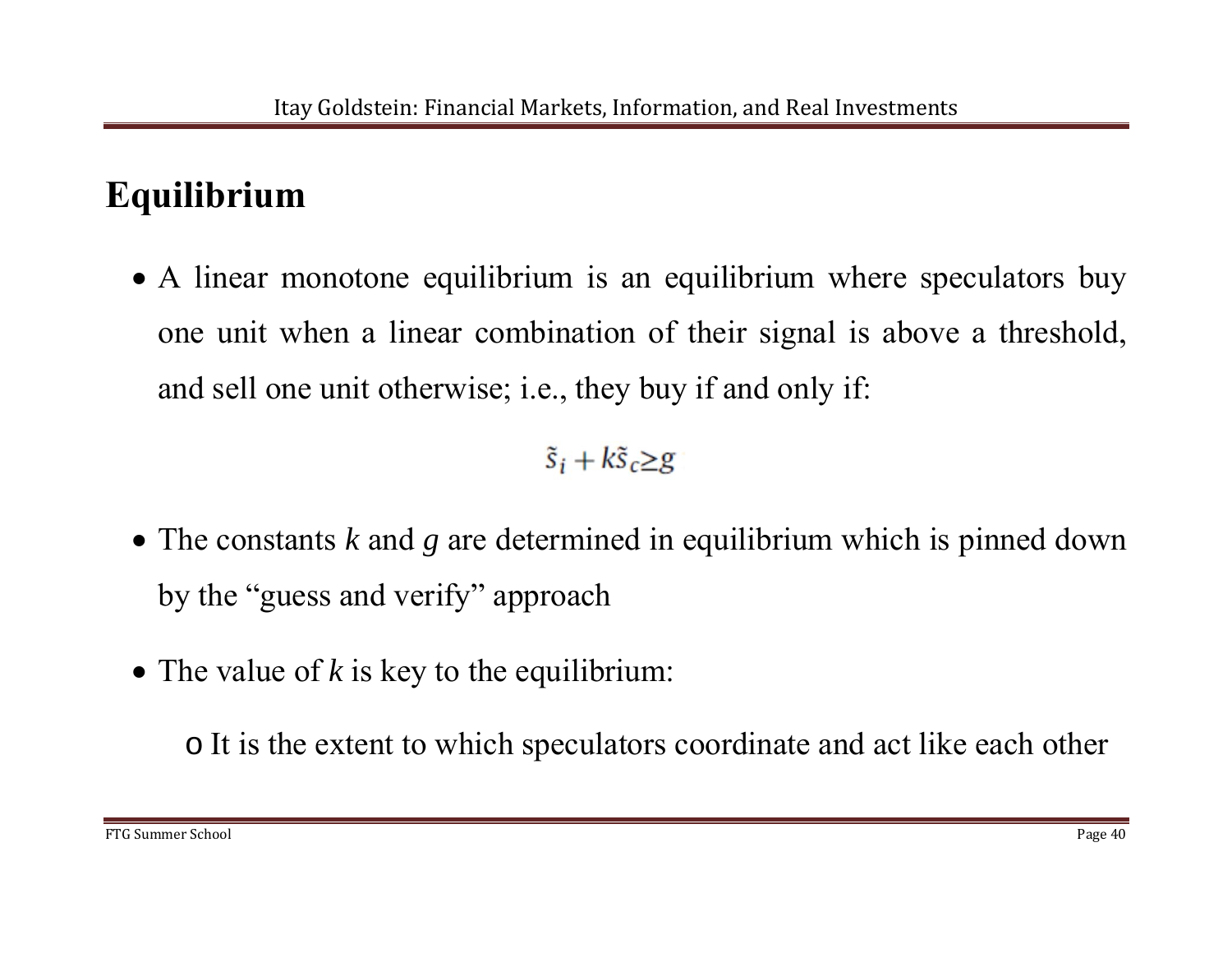#### **Information Content of the Price**

After some algebra, we can write down the endogenous price signal as:

$$
z(P) \equiv \frac{g + \alpha \sigma_s \ln P}{1 + k} = \tilde{f} + \frac{k}{1 + k} \sigma_c \tilde{\epsilon}_c + \frac{1}{1 + k} \sigma_s \tilde{\xi}
$$

$$
= \left(\frac{1}{1 + k}\right) \tilde{f} + \frac{k}{1 + k} \tilde{s}_c + \frac{1}{1 + k} \sigma_s \tilde{\xi}.
$$

• Its precision in predicting the fundamental  $\tilde{f}$ f is:

$$
\tau_p = 1/\sigma_p^2 = \frac{(1+k)^2 \tau_c \tau_{\xi} \tau_s}{k^2 \tau_{\xi} \tau_s + \tau_c}.
$$

• There are two sources of noise in the price: The noise in the common signal  $\tilde{\epsilon}_c$  and the noisy demand  $\tilde{\xi}$ . *k* determines the weights on these two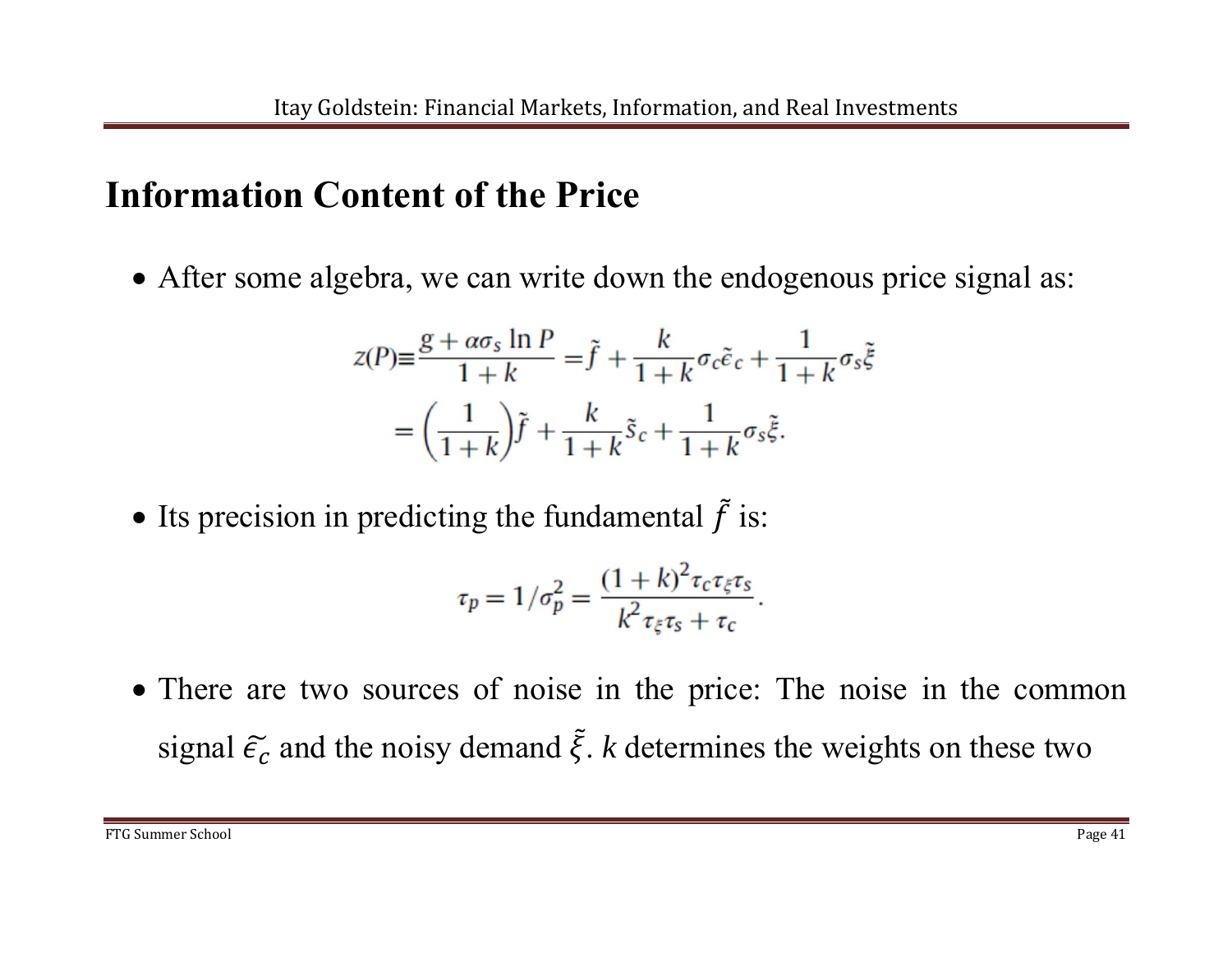#### **Model Solution**

- Solve for capital provider's decision, given information in the price and own private signal
- Solve for a speculator's trading strategy based on his information and given expected capital provider's decision and expected price
- Solve for parameters in price function with a lot of algebra...
- The result is that for high level of liquidity  $\alpha$ , there exists a monotone linear equilibrium with  $k^* > 0$ . This equilibrium is unique when the precision of the prior  $\tau_f$  is sufficiently small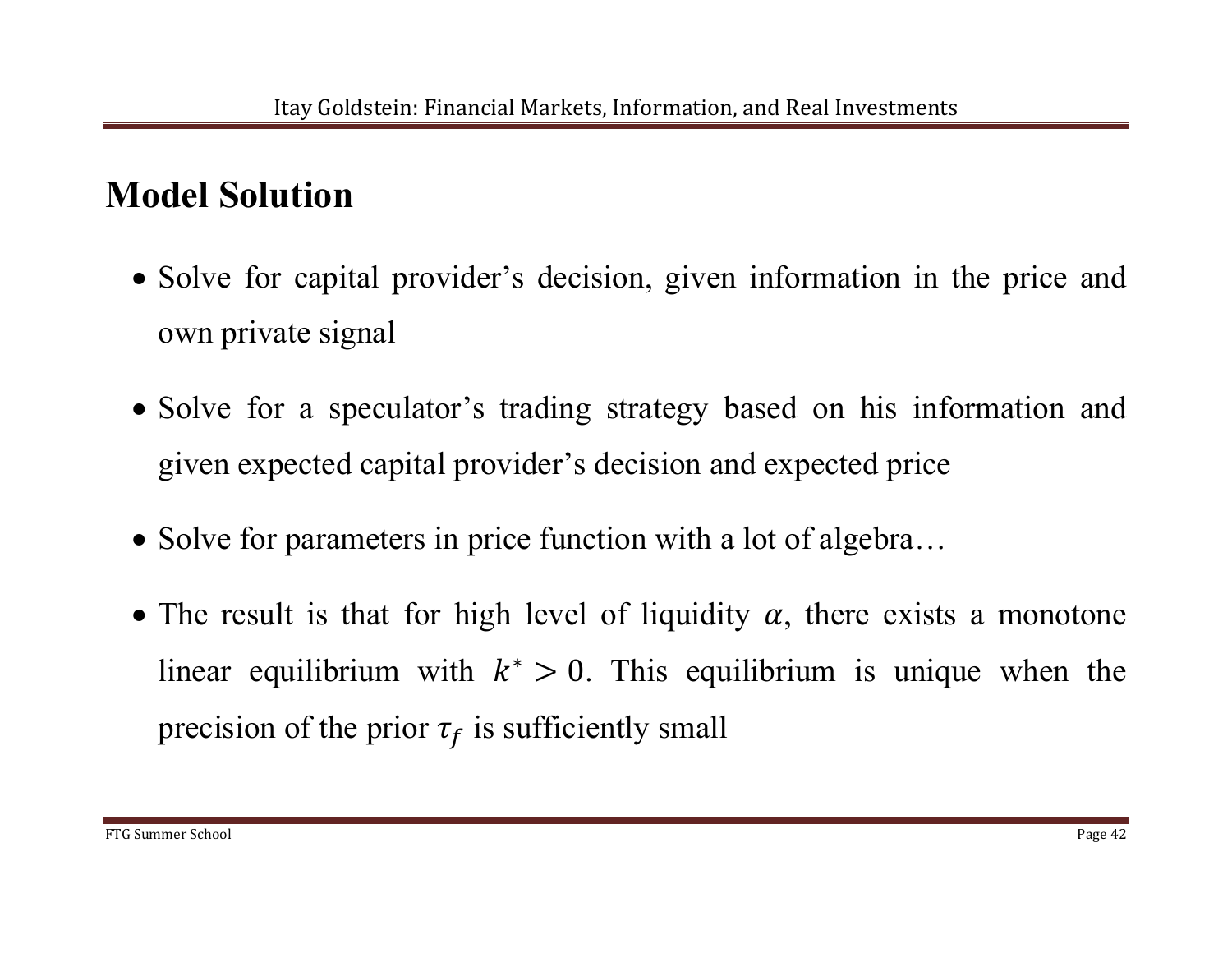#### **Strategic Substitutes and Complementarities**

• Recall that speculator solves:

max  $x(i)E[(1-\beta)\tilde{F}I-P|\mathcal{F}_i]$ <br> $x(i)\in[-1,1]$ 

• Strategic substitutes: price mechanism

o When speculators put weight on common signal, it is strongly reflected in the price, and the incentive to put weight on it decreases

Strategic complementarities: feedback effect

o When speculators put weight on common signal, it is strongly reflected in cash flow, and the incentive to put weight on it increases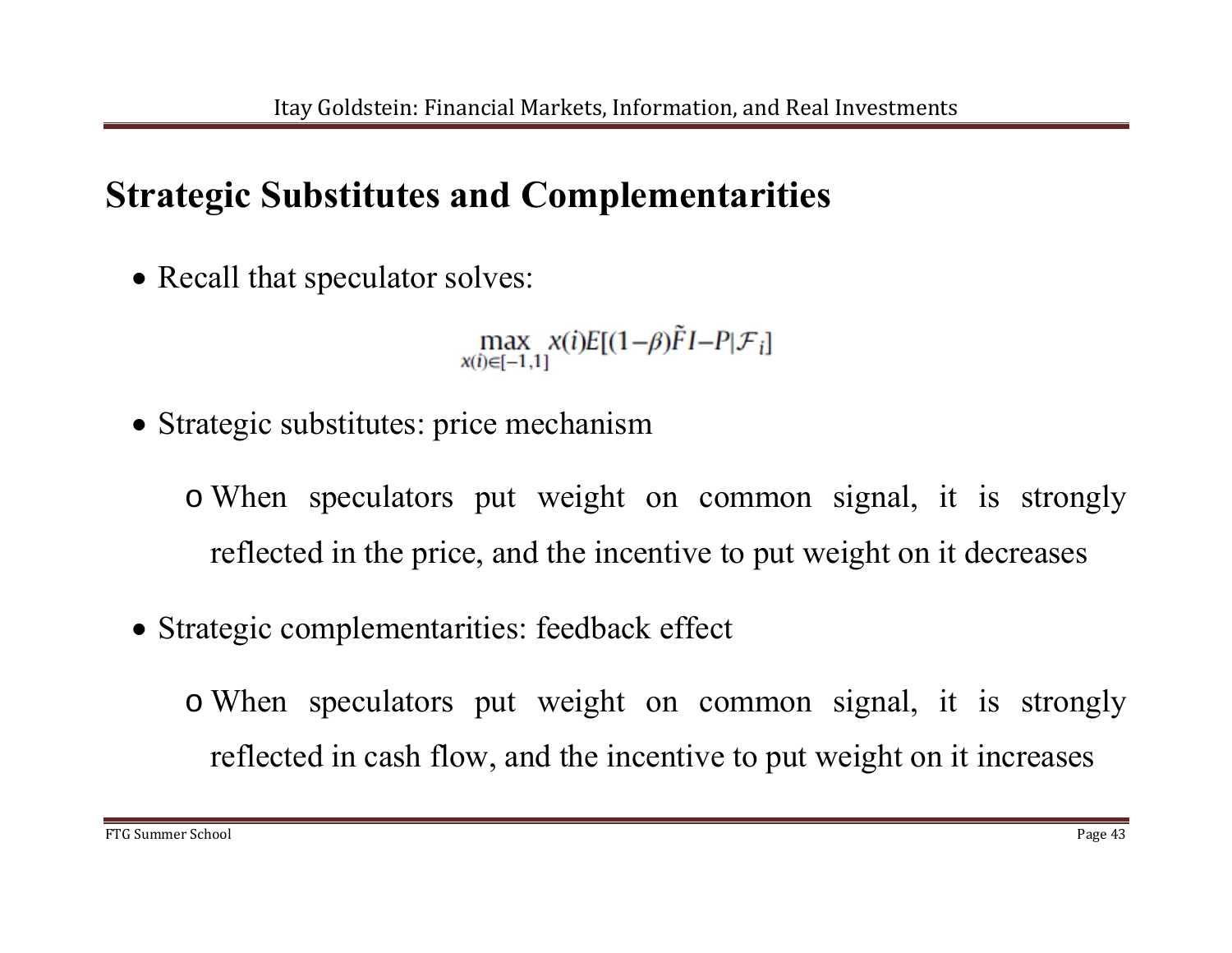- The equilibrium  $k^*$  reflects both forces on top of the precisions of both signals:
	- o Without strategic interactions,  $k = \tau_c / \tau_s$ ; ratio of precisions

o In a benchmark model without feedback,  $k = k_{BM} < \tau_c / \tau_s$ 

o In our model with feedback, when the market is sufficiently liquid (high level of  $\alpha$ ),  $k = k^* > \tau_c/\tau_s$ 

 Overall, tendency for frenzy (trading based on common signal) increases when the market is more liquid, as there is less price impact and strategic substitute is weakened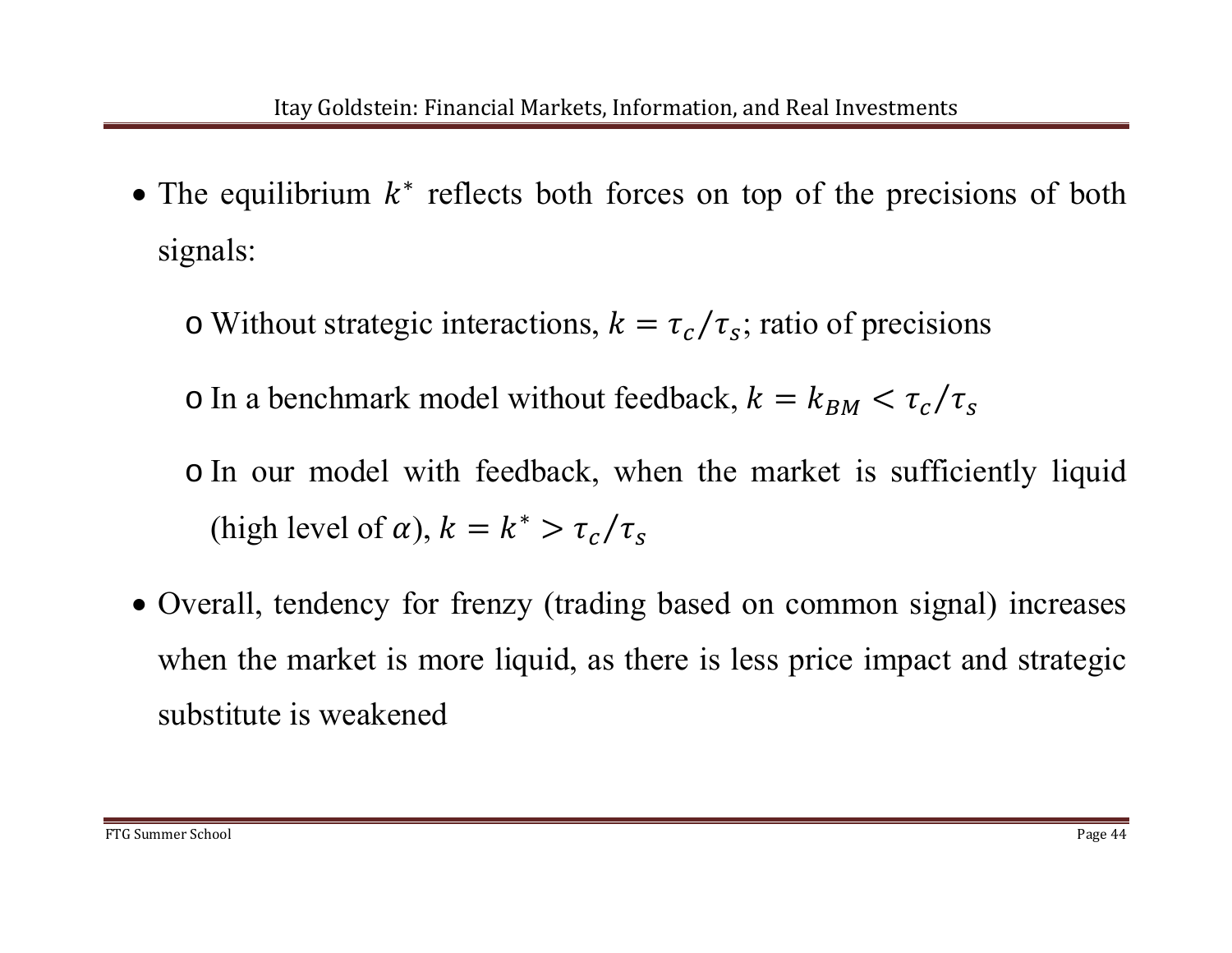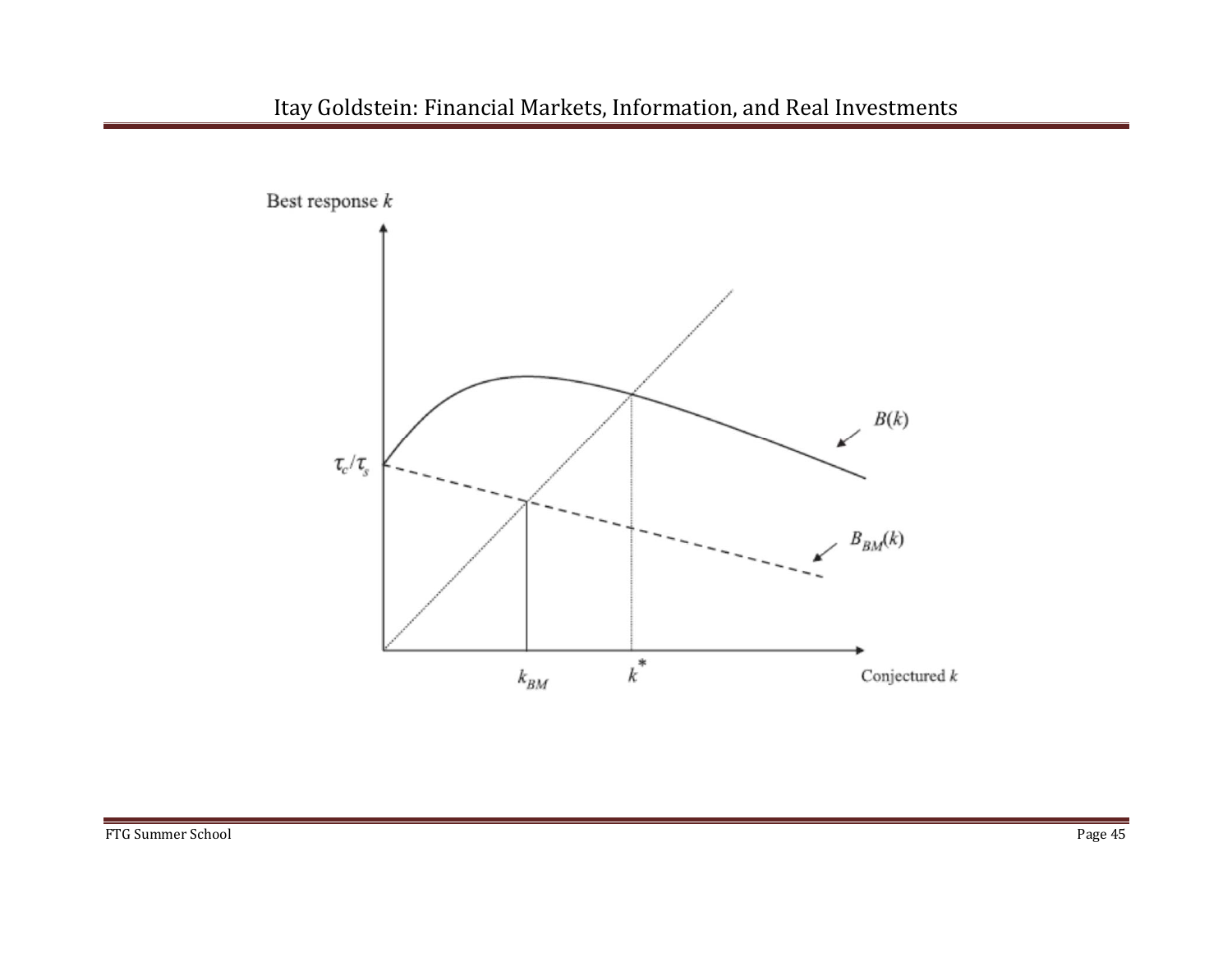#### **Impact of Information Structure and Noise Trading**

• As expected,  $k^*$  increases when

o The capital provider's signal or the speculators' private signals are less precise

o The speculators' common signal is more precise

 $\bullet$ •  $k^*$  decreases when there is more noise trading (higher  $\sigma_{\xi}^2$ )

o In this case, capital provider relies less on the price, and so feedback effect weakens and there is less coordination among speculators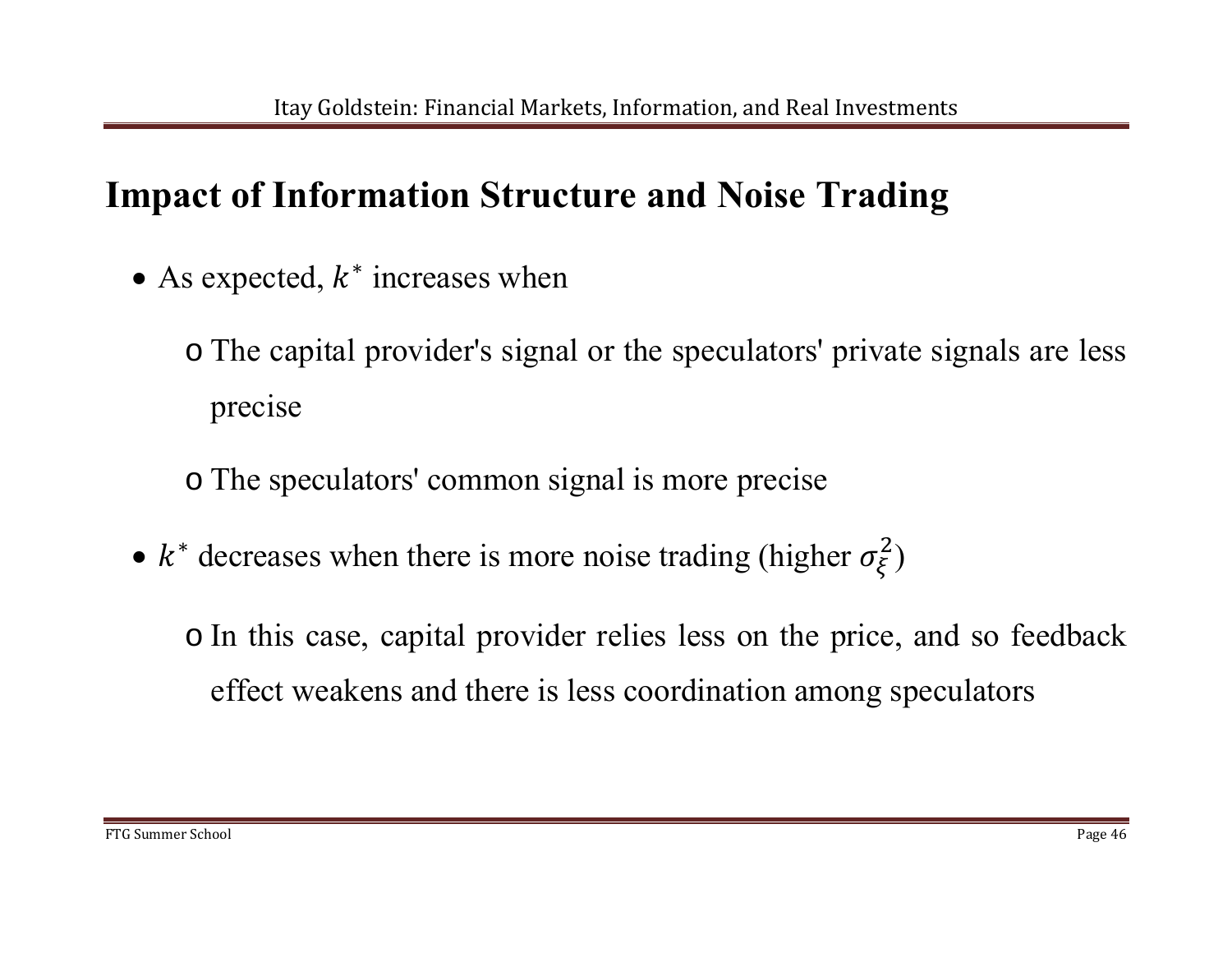#### **Efficient Level of Coordination**

- Denote the optimal level of coordination by  $k_{OP}$ , and choose it to maximize expected value of investment:
- The optimal level of coordination is  $k_{OP} = \tau_c / \tau_s \tau_{\xi}$ , which maximizes  $\tau_p$ :the information in the price about the fundamental
- Price is a signal affected by noise in common signal and noise trading:

$$
z(P) \equiv \frac{g + \alpha \sigma_s \ln P}{1 + k} = \tilde{f} + \frac{k}{1 + k} \sigma_c \tilde{\epsilon}_c + \frac{1}{1 + k} \sigma_s \tilde{\xi}
$$

$$
= \left(\frac{1}{1 + k}\right) \tilde{f} + \frac{k}{1 + k} \tilde{\delta}_c + \frac{1}{1 + k} \sigma_s \tilde{\xi}.
$$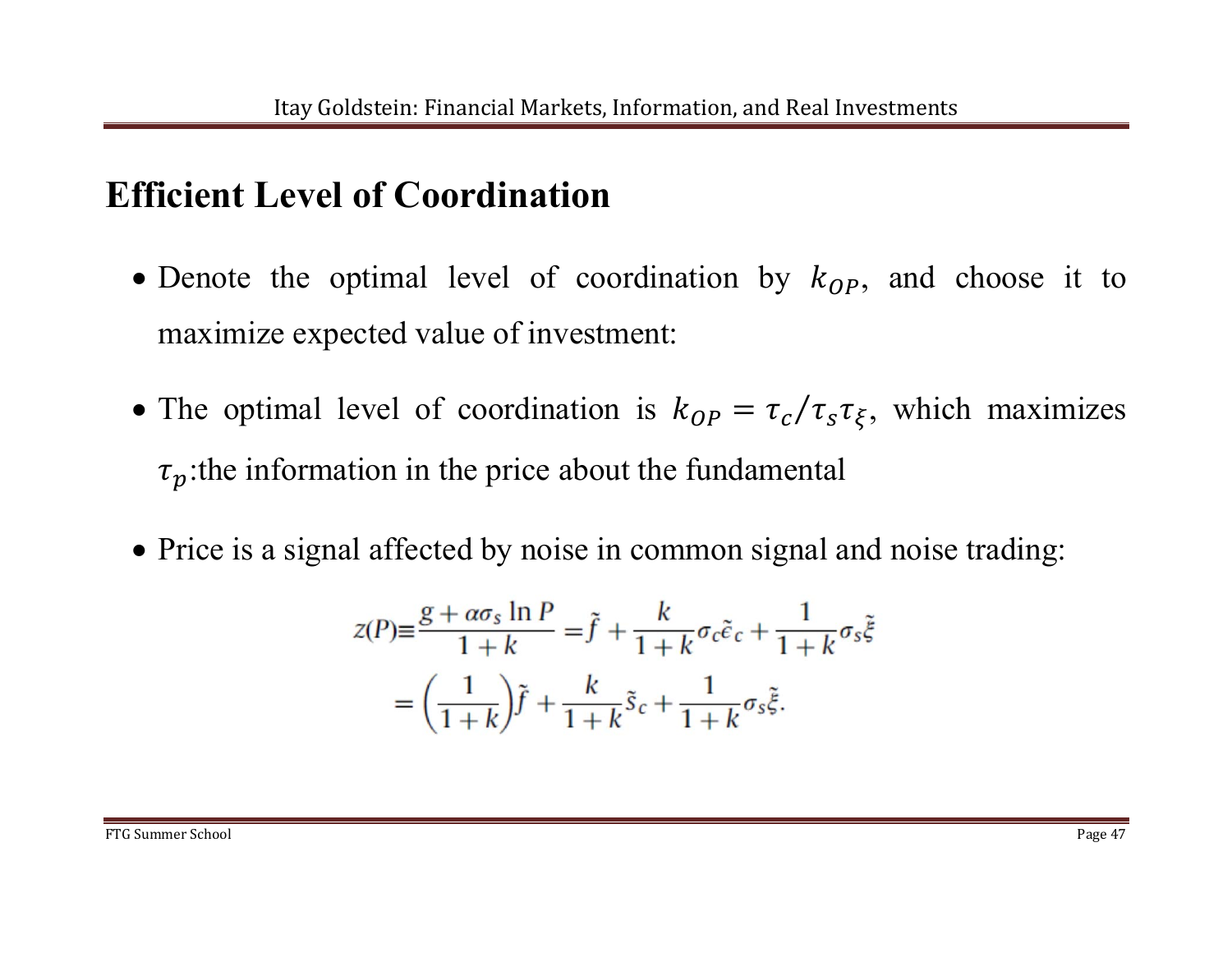- Coordination increases the effect of noise in the common signal and decreases the effect of noise trading
- Optimal coordination is high when noise in common signal is less harmful ( $\tau_c$  is high) and when noise trading is more harmful ( $\tau_{\xi}$  or  $\tau_s$  are low)
	- o Speculators coordinate when noise trading is less volatile because then there is a strong feedback effect
	- o But their coordination is desirable when noise trading is more volatile, because this is when coordinated informed trading is needed to guide investments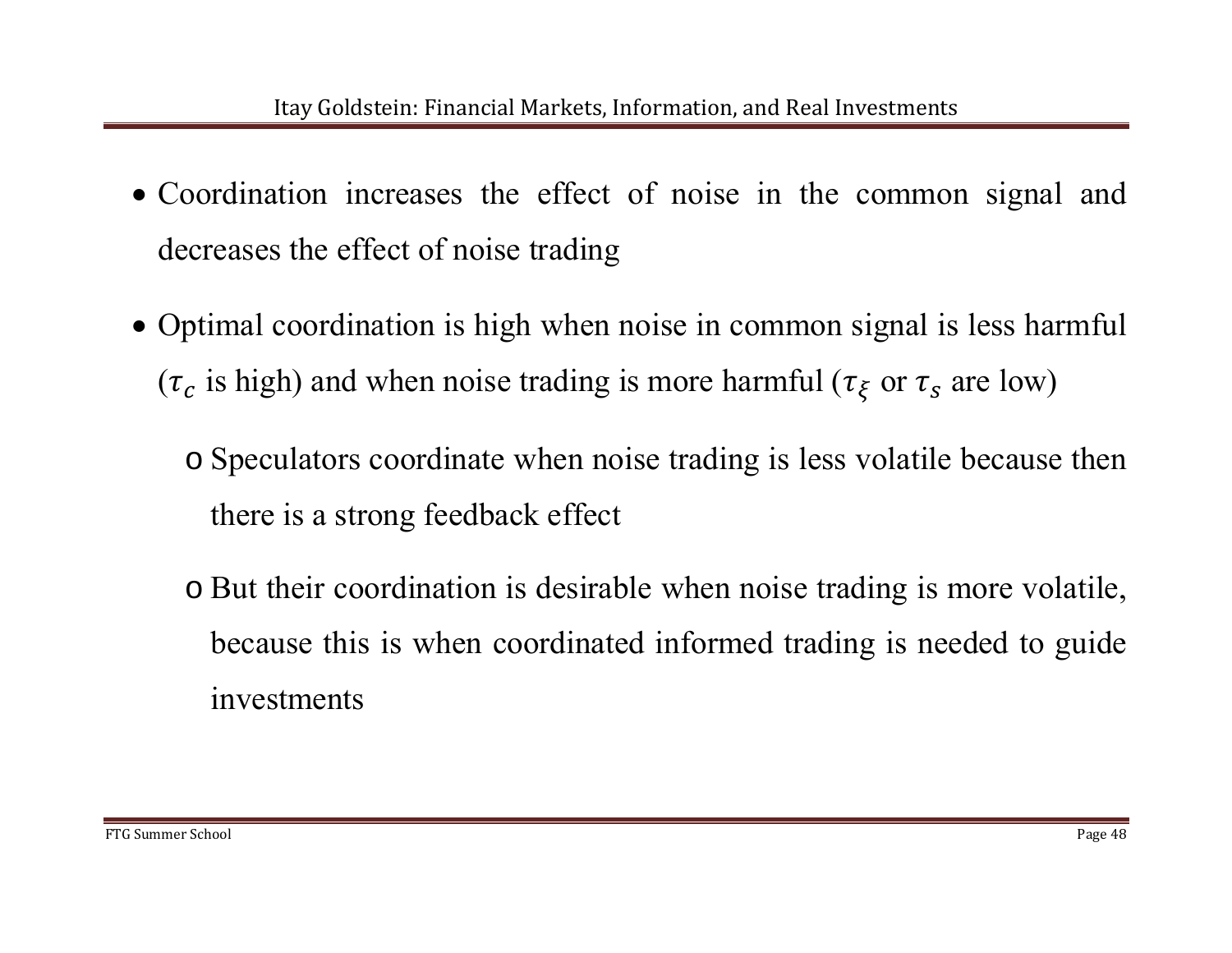## **Feedback and Information Production: Dow, Goldstein, and Guembel (JEEA, 2017)**

- Speculators choose whether to become informed in a model where prices affect real investment due to the feedback effect
- If investment is not undertaken, information about the investment loses its speculative value

o Speculators are more likely to produce information when investment is more likely to be undertaken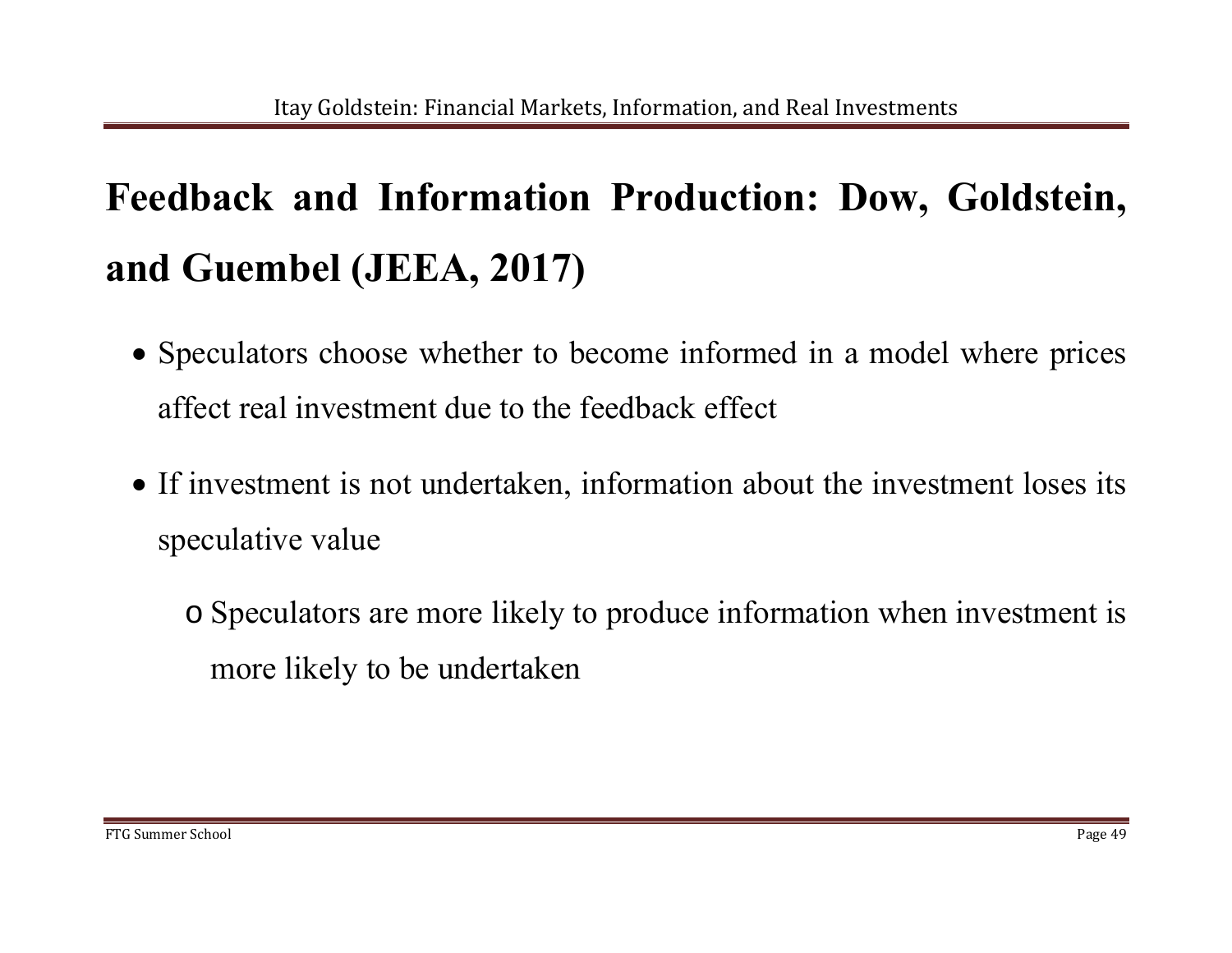- New amplification mechanism: High productivity  $\rightarrow$  More information (because investment is more likely to be undertaken)  $\rightarrow$  Higher productivity (because of higher informativeness)
- Amplification is strengthened by endogenous strategic complementarities in information production (that originate from feedback)
	- o When investments are ex-ante not very profitable, they will not be undertaken without information in prices
	- o More information increases likelihood that investment will be undertaken, increasing the incentive to produce information